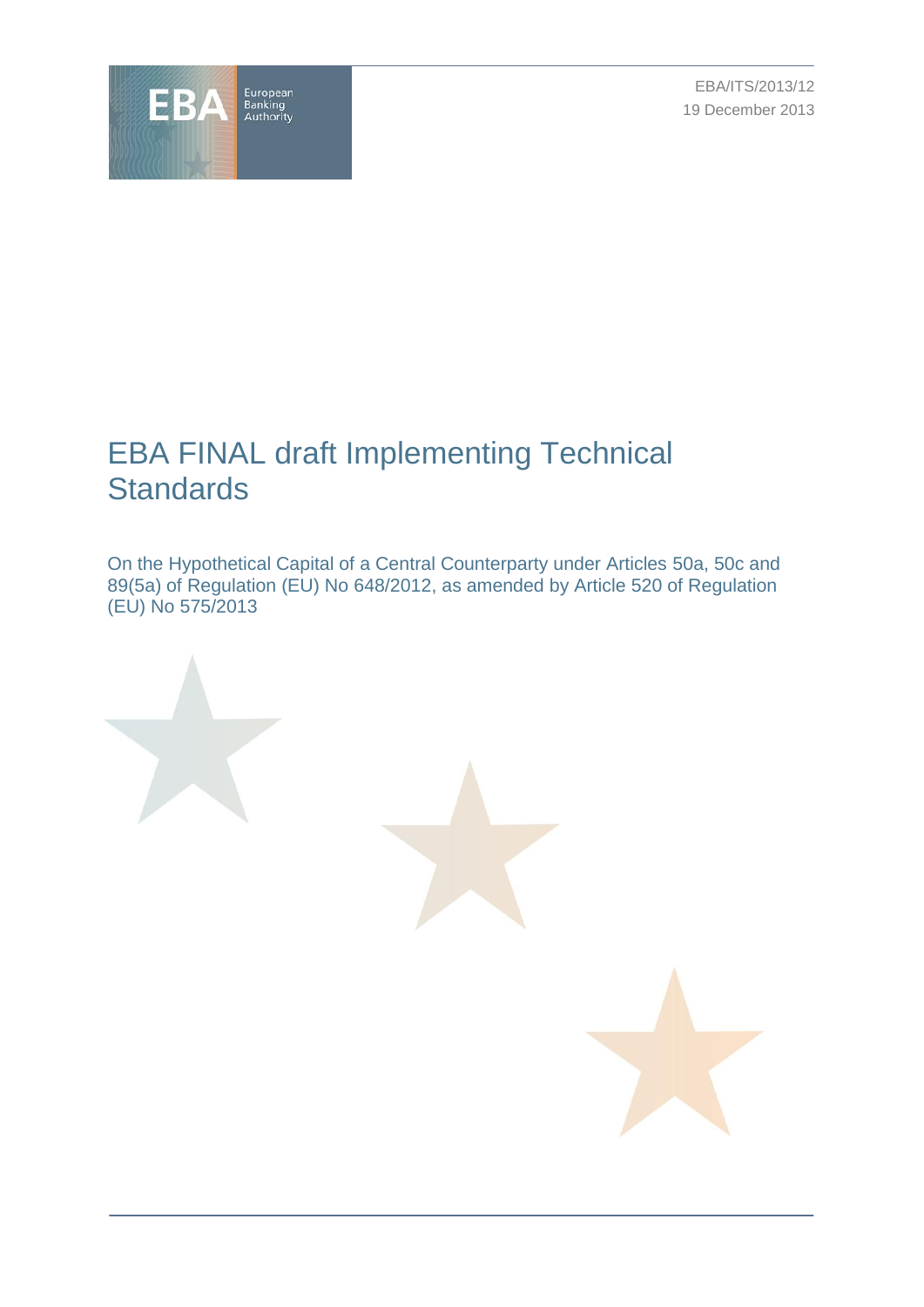EBA FINAL draft Implementing Technical Standards on the Hypothetical Capital of a Central Counterparty under Articles 50a, 50c and 89(5a) of Regulation (EU) No 648/2012, as amended by Article 520 of Regulation (EU) No 575/2013

# Table of contents

| 1.  | Executive summary                                                                                                                                                                                                                    | 3  |
|-----|--------------------------------------------------------------------------------------------------------------------------------------------------------------------------------------------------------------------------------------|----|
| 2.  | Background and rationale                                                                                                                                                                                                             | 4  |
| 3.  | EBA FINAL draft Implementing Technical Standards on Hypothetical Capital of a Central<br>Counterparty under Articles 50a, 50c and 89(5a) of Regulation (EU) No 648/2012, as<br>amended by Article 520 of Regulation (EU) No 575/2013 | 6  |
| 4.  | Accompanying documents                                                                                                                                                                                                               | 13 |
| 4.1 | Cost-Benefit Analysis / Impact Assessment                                                                                                                                                                                            | 13 |
| 4.2 | Views of the Banking Stakeholder Group (BSG)                                                                                                                                                                                         | 17 |
| 4.3 | Feedback on the public consultation and on the opinion of the BSG                                                                                                                                                                    | 18 |

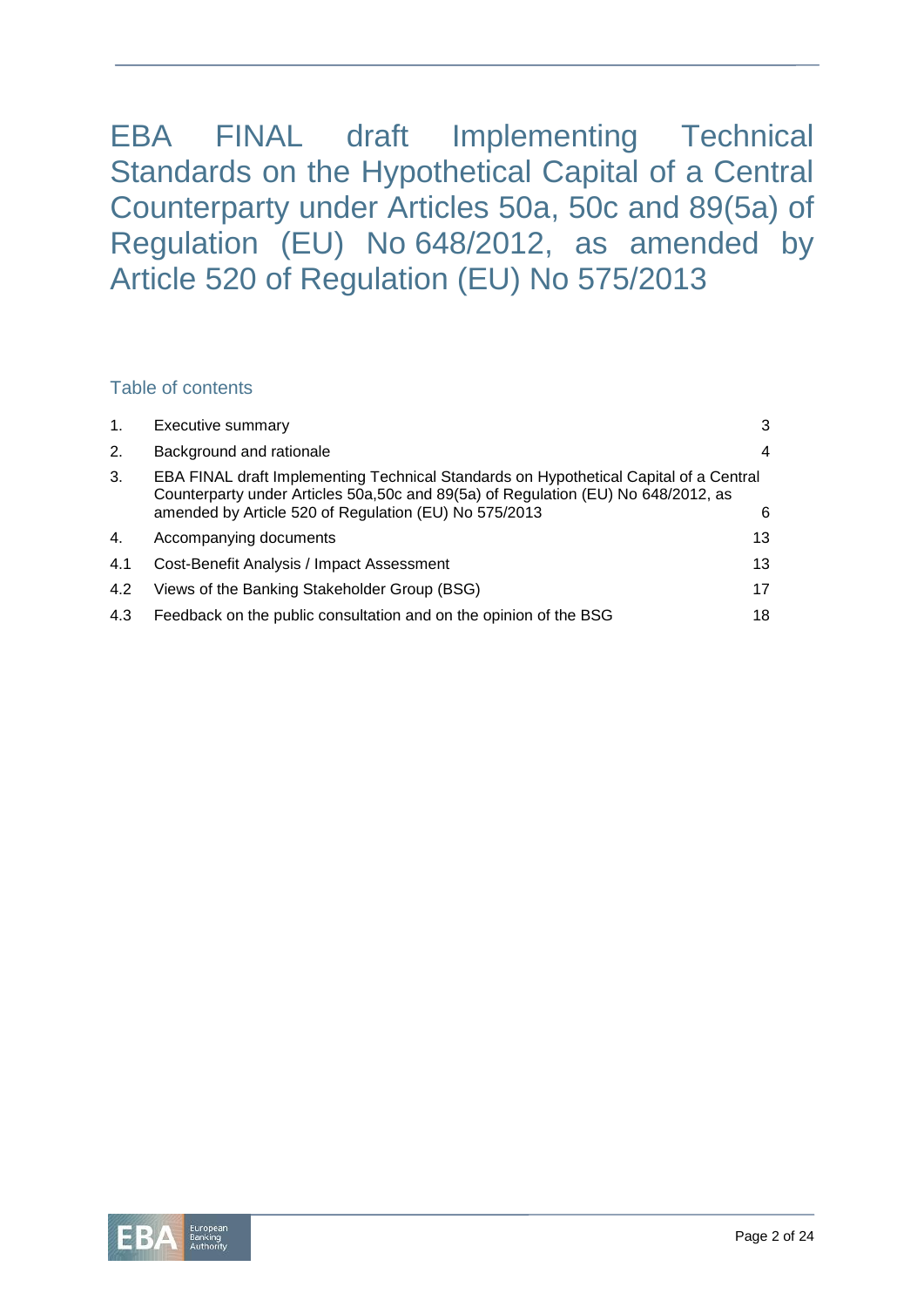# 1. Executive summary

Regulation (EU) No 575/2013 ('CRR') sets out prudential requirements for banks' exposures to central counterparties (CCPs) in Articles 300 to 311. Article 520(1) of the CRR amends Regulation (EU) 648/2012 ('EMIR') introducing in Title IV the new articles from 50a to 50d and 89(5a).

With this amendment, EMIR introduces in Article 50a '*Calculation of KCCP*' and Article 50c '*Reporting of information*' specific mandates for EBA to develop draft Implementing Technical Standards ('ITS') concerning the reporting of information relating to the hypothetical capital of a Central Counterparty (CCP). Regulation (EU) No 575/2013 also amends Article 89 of the EMIR 'Transitional provisions' adding a new paragraph 5a.

These final ITS specify the frequency and the template for the information that a CCP has to deliver to all the credit institutions and investment firms that are clearing members, as well as to the supervisory authorities competent for those clearing members.

These final ITS set a monthly frequency of reporting in non-stress periods in order to accommodate at the same time the quarterly reporting requirements for clearing members in the EU and different reporting dates in non-EU jurisdictions. This approach should also avoid potentially huge shifts in capital requirements.

Despite the fact that the EMIR technical standards require CCPs to improve their internal processes and their IT infrastructures, reporting the information related to hypothetical capital within a short time interval after calculation could still be challenging. Against this background, these final ITS introduce an initial phase-in period that mitigates the most demanding aspects of these provisions, in order to allow the CCPs to make a smooth transition to the new systems and to allow the clearing members to have enough information to compute their capital requirements.

Furthermore, these final ITS specify the conditions under which the supervisory authorities may require an increase in the frequency of reporting. To this end, two stress situations are identified in an objectively observable way. The first situation occurs when the CCP's own contribution to the default waterfall is used and the second situation occurs when the CCP has to access the contributions of the non-defaulting clearing members to the default fund.

In extreme cases, the frequency of reporting can be increased by the supervisory authorities to daily or weekly, in order to keep clearing members and their competent authorities updated at all times.

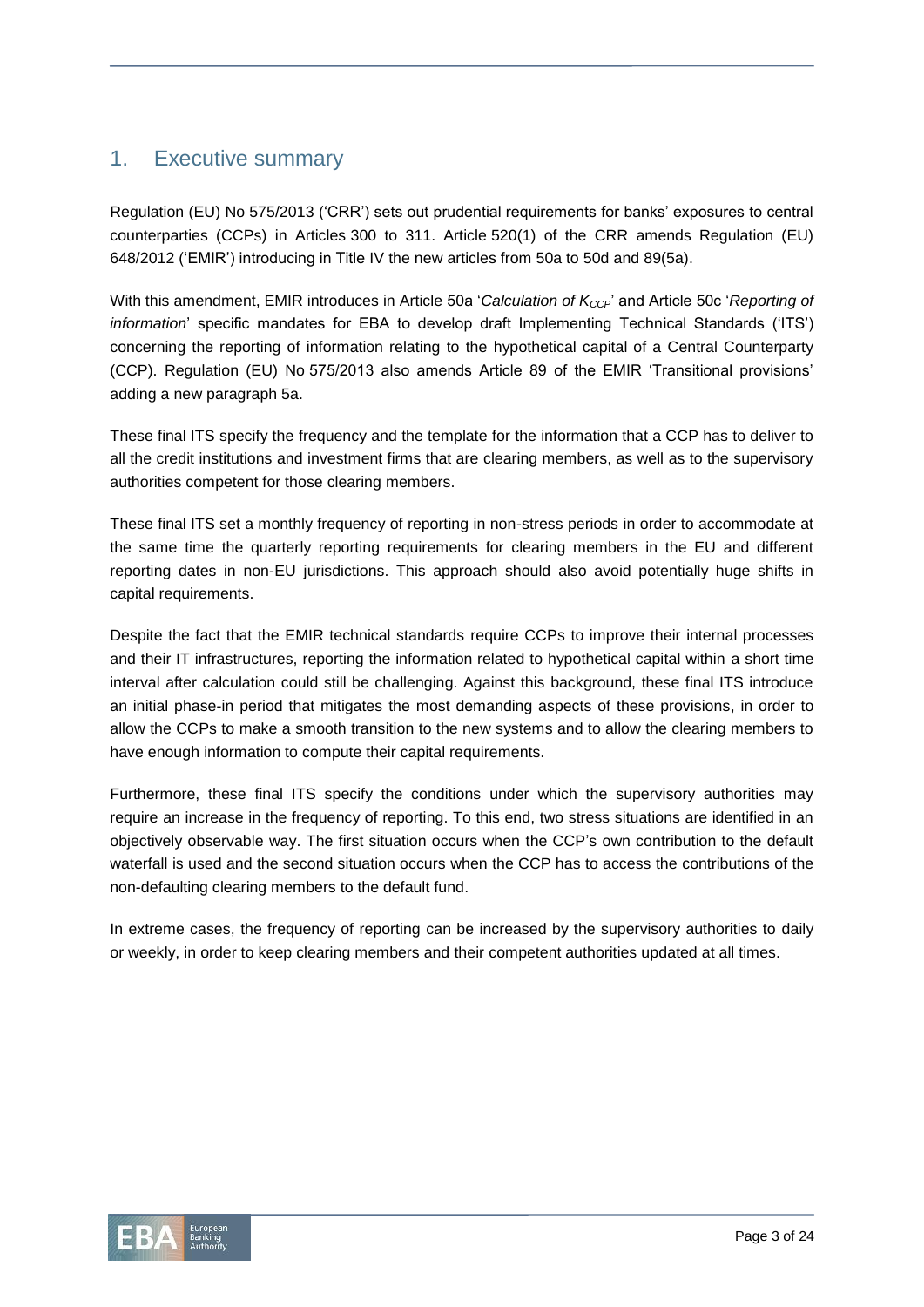# 2. Background and rationale

According to Article 50a and 50c of Regulation (EU) No 648/2012 ('EMIR'), a Central Counterparty (CCP) has to calculate its hypothetical capital and communicate it to all the credit institutions and investment firms acting as clearing members, and to their competent authorities. The clearing members can then use the hypothetical capital to calculate own funds requirements pursuant to Articles 300 to 311 of Regulation (EU) No 575/2013 ('CRR').

Article 50a(4) of the EMIR delegates powers to EBA to draft and to the Commission to adopt ITS specifying the frequency and dates of the calculations of the information relating to the hypothetical capital and the situations in which the Competent Authority of an institution acting as a clearing member may require calculation more frequently.

Furthermore, Article 50c(3) of the EMIR mandates EBA to draft ITS specifying the frequency, dates and format of the reporting and the situations in which the competent authority may require higher frequencies of reporting. Additional information is required by Article 89(5a), as amended by Article 520(3) of Regulation (EU) No 575/2013 if a CCP does not have a default fund and does not have a binding arrangement with its clearing members for the use of the initial margins as pre-funded contributions.

Article 50c requires at least quarterly reporting of the information relating to the hypothetical capital. These draft ITS set a monthly frequency of reporting in order to be compatible with the quarterly frequency of the Common Reporting Framework ('COREP') but also to accommodate potential different requirements of non-EU jurisdictions. Furthermore, during the consultation, some clearing members expressed the desire to have this information on a monthly basis to avoid unexpected large shifts in capital requirements.

According to these draft ITS, there are only two exceptions where the frequency of computation and notification can be increased that are based on the fact that losses following the default of a clearing member would, in the first instance, be covered by the initial margin and by the default fund contribution of the defaulting member itself. If these are insufficient, the losses would be covered by the CCP's own resources and by the pre-funded default fund contributions of the non-defaulting members. Assuming that these resources were sufficient to cover all the losses, the non-defaulting member would also have to replenish its default fund contribution and the CCP would have to replenish its pre-funded own financial resources.<sup>1</sup>

The two situations where the default contribution of the CCP is used or the CCP has to access the contributions of the non-defaulting clearing members can be interpreted as periods of stress for the CCP. It is in the interests of the competent authority of the clearing members to set a higher notification frequency that could be as high as daily, depending on its assessment of the situation. The



 $\overline{a}$ 

[Commission Delegated Regulation \(EU\) No](http://eur-lex.europa.eu/JOHtml.do?uri=OJ:L:2013:052:SOM:EN:HTML) 153/2013 of 19 December 2012 supplementing Regulation (EU) No [648/2012.](http://eur-lex.europa.eu/JOHtml.do?uri=OJ:L:2013:052:SOM:EN:HTML)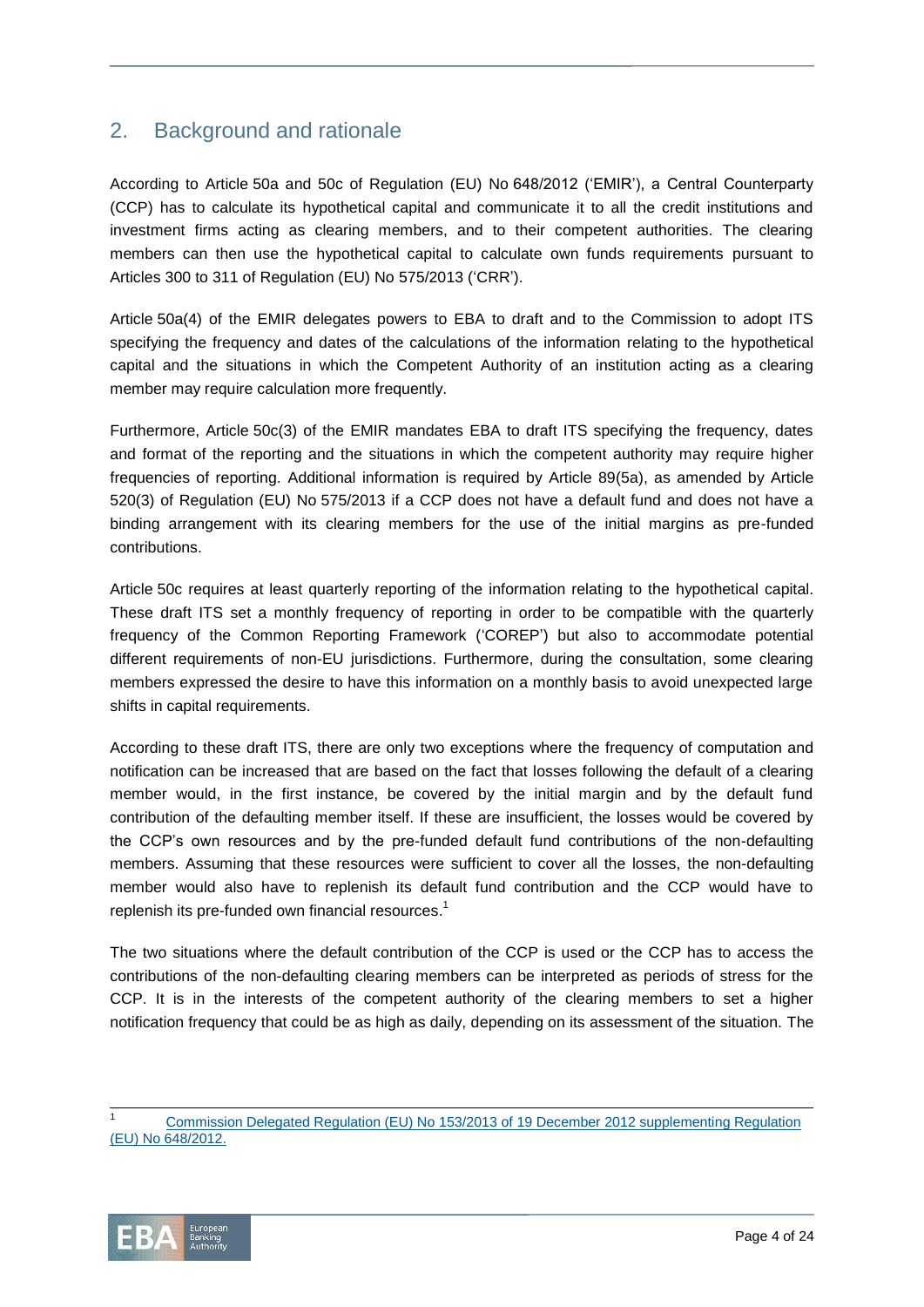requirement of a higher frequency of reporting can be maintained until the above contributions are fully restored to the levels set in the EMIR and the corresponding Technical Standards.<sup>2</sup>

Under the EMIR, CCPs are expected to respond to very high standards and they are already in the process of improving internal processes and IT infrastructures. At this juncture, however, calculating and reporting the information relating to the hypothetical capital within the same week could be challenging as it would be difficult to comply with the higher frequency of notification in periods of stress.

Although the weekly frequency of notification should be sufficient in most of the cases, situations may arise where supervisory authorities want to receive this information on a daily basis, such as following the default of one or more of the major clearing members. In these cases, the information relating to the hypothetical capital could be less significant and it is up to the supervisory authorities to assess the trade-off between timing and full information.

As a result, CCPs have to have internal processes and infrastructures to elaborate this information in a timely manner. Since these requirements can be quite demanding, it was deemed necessary to introduce a phase-in period.

First, the entry into force of the provisions concerning the higher frequency of reporting is postponed to one year after the legal deadline for EBA to deliver the draft Technical Standards, i.e. January 2015. During this period the competent authorities will not be able to increase the reporting frequency in any case.

In this initial phase even non-stress situations can be problematic. On the one hand, the CCPs need around one month to calculate and report the information relating to the hypothetical capital and find it difficult to do that within the same week as required in the ITS. On the other hand, clearing members do not want to receive such information too late in the process of computing their own capital requirements. As a transitional solution, the ITS requires that the hypothetical capital be computed with a reference date that is the same as in the permanent provisions (i.e. the end of each reference month) but the notification deadline is extended to three weeks after the reference day.

A final issue addressed by the industry during the consultation period concerns the announced substitution of the Current Exposure Method (CEM) with the Non-internal Model Method (NIMM). Since the NIMM is still under development and its transposition into EU regulation is not certain, these ITS cannot address this issue. It should be noted that EBA always has the possibility to update technical standards at a later stage, should the need arise. Consequently, EBA will consider the need to update these ITS, should any changes to the counterparty credit risk framework occur.

<sup>2</sup> [Commission Delegated Regulation \(EU\) No](http://eur-lex.europa.eu/JOHtml.do?uri=OJ:L:2013:052:SOM:EN:HTML) 153/2013 of 19 December 2012 supplementing Regulation (EU) No [648/2012.](http://eur-lex.europa.eu/JOHtml.do?uri=OJ:L:2013:052:SOM:EN:HTML)



 $\overline{a}$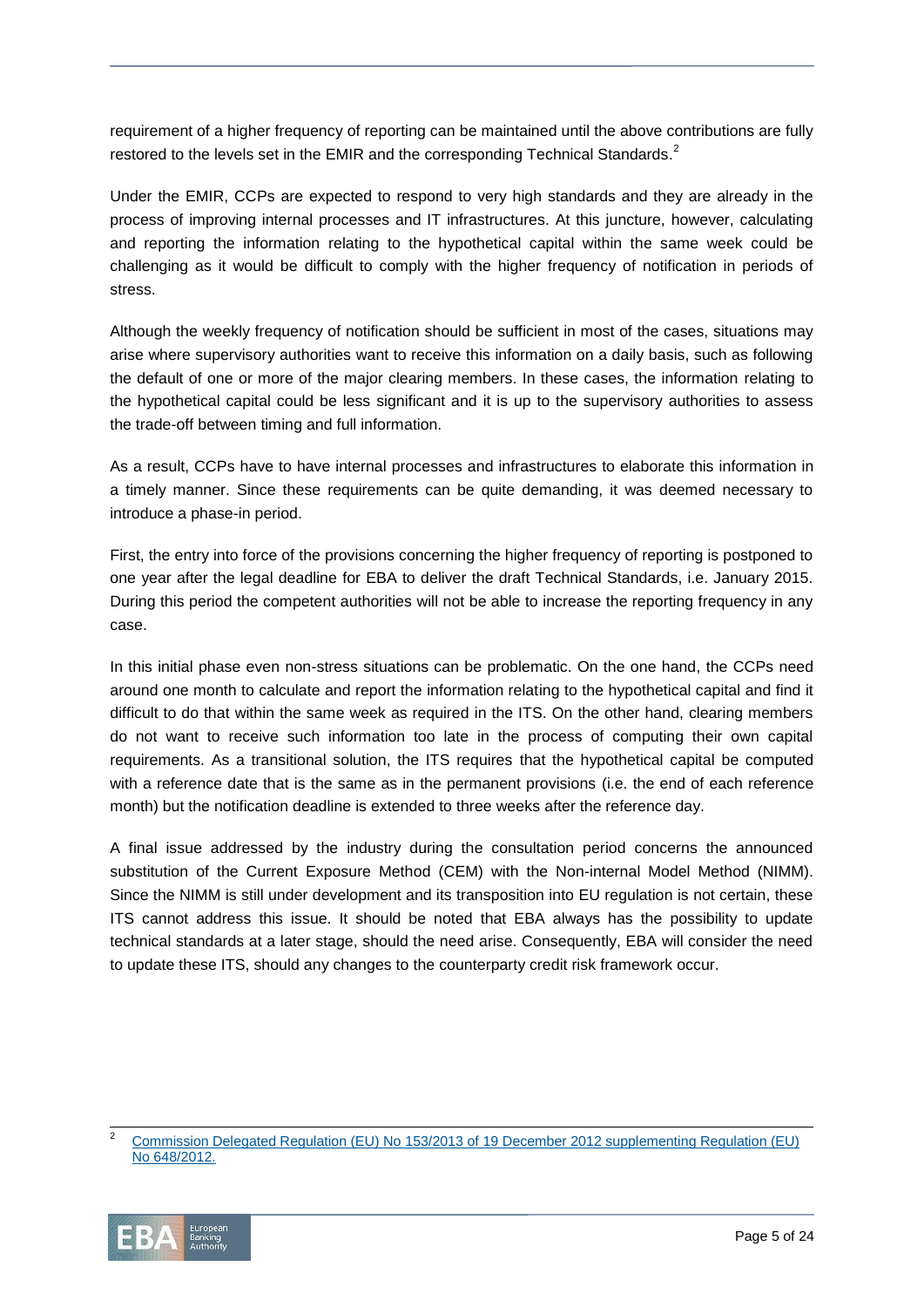3. EBA FINAL draft Implementing Technical Standards on Hypothetical Capital of a Central Counterparty under Articles 50a,50c and 89(5a) of Regulation (EU) No 648/2012, as amended by Article 520 of Regulation (EU) No 575/2013

In between the text of the draft ITS that follows, further explanations on specific aspects of the proposed text are occasionally provided, which either offer examples or provide the rationale behind a provision, or set out specific questions for the consultation process. Where this is the case, this explanatory text appears in a framed text box.



EUROPEAN COMMISSION

Brussels, XXX [...](2012) **XXX** draft

# **COMMISSION IMPLEMENTING REGULATION (EU) No …/..**

**of XXX**

**[…]**

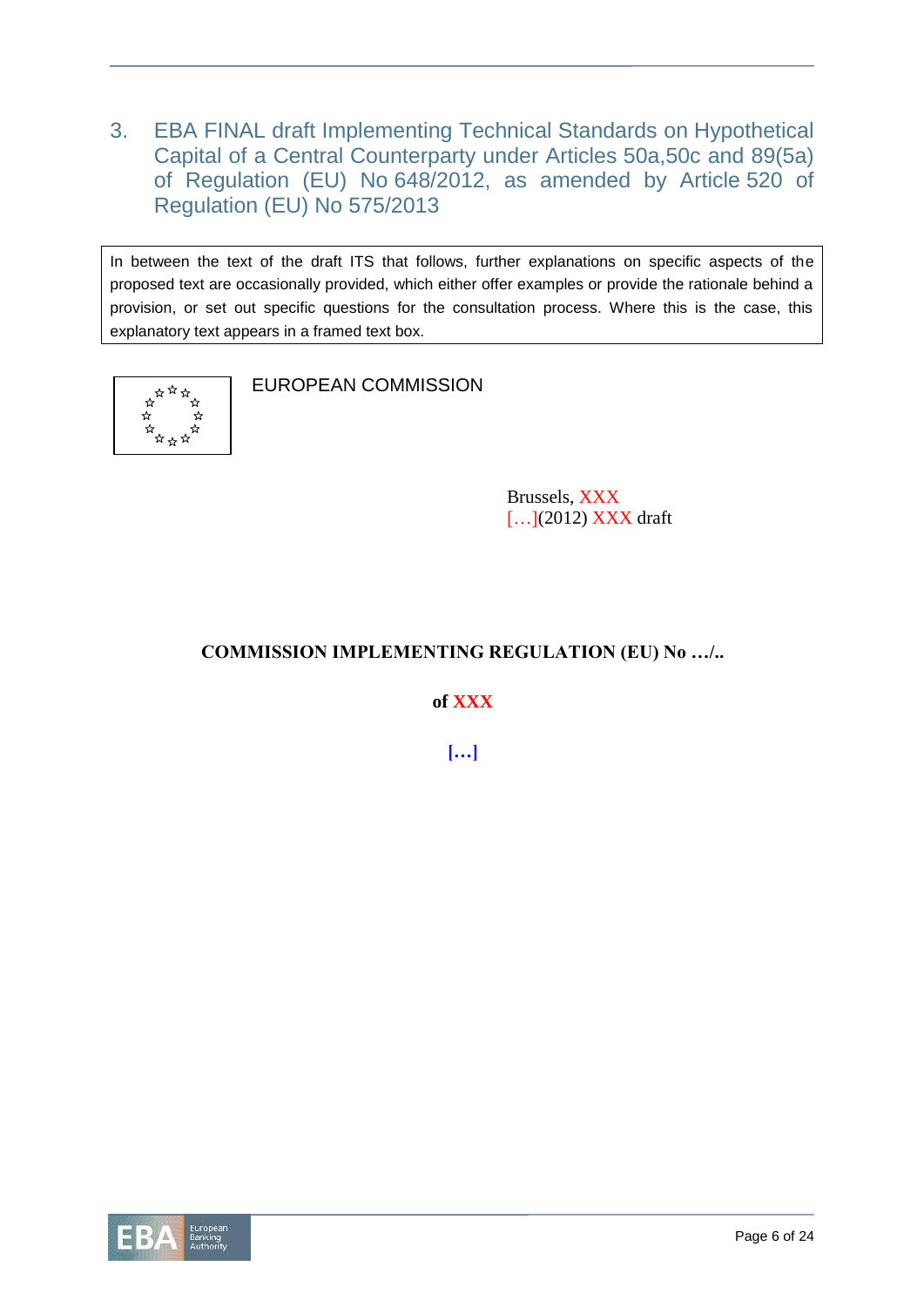# **COMMISSION IMPLEMENTING REGULATION (EU) No …/...laying down implementing technical standards with regard to the hypothetical capital of a Central Counterparty according to Regulation (EU) No 648/2012 as amended by Regulation (EU) No 575/2013 of the European Parliament and of the Council**

# **Of XXX**

### THE EUROPEAN COMMISSION,

Having regard to the Treaty on the Functioning of the European Union,

Having regard to Regulation (EU) 648/2012 of 27 July 2012 of the European Parliament and of the Council on OTC derivatives, central counterparties and trade repositories<sup>3</sup> and in particular Articles 50a and 50c thereof, as amended by Article 520 of Regulation (EU) No 575/2013.

Whereas:

- (1) Institutions in the European Union are currently reporting their own funds requirements on a quarterly basis. Therefore, in order to minimise inconsistencies between the reference dates set for institutions and the dates set for Central Counterparties ('CCPs') for the calculation and reporting of the information related to the hypothetical capital, the reference dates set for CCPs should cover at least the reference dates already set for institutions. However, a higher frequency of reporting of the information related to the hypothetical capital would also accomodate the fact that clearing members in non-EU jurisdictions can have different reporting dates. Furthermore, large shifts of the own funds requirements can occur and clearing members and their competent authorities might want to monitor these exposures more frequently than quarterly.
- (2) In non-stress situations, the reporting dates should not be delayed by more than one week with respect to the date of calculation in order to allow the CCPs to perform all the internal controls and complete the necessary approval process. If a CCP develops a fully automated system the reporting date can be close to the calculation date. Currently, however, CCPs may not always have this capability or internal processes and infrastructures could be under development. Against this background, a set of transitional provisions should be introduced to give the possibility to the CCPs to develop internal processes and, at the same time, to start reporting the information related to the hypotethical capital to their clearing members.
- (3) Based on Regulation (EU) 648/2012 the losses following the default of a clearing member would, in the first instance, be covered by the initial margin and by the default fund contribution of the defaulting member itself. When these turn out to be insufficient, the losses are covered by the CCPs' pre-funded own financial resources in the default waterfall and by the pre-funded default fund contributions of the nondefaulting members. During this period, the frequency of reporting should be increased in order to keep the other non-defaulting clearing members and the competent authorities updated on all the information related to the hypothetical capital needed to compute the clearing members' own fund requirements. CCPs should have

 $\overline{3}$ <sup>3</sup> OJ L 201, 27.7.2012.

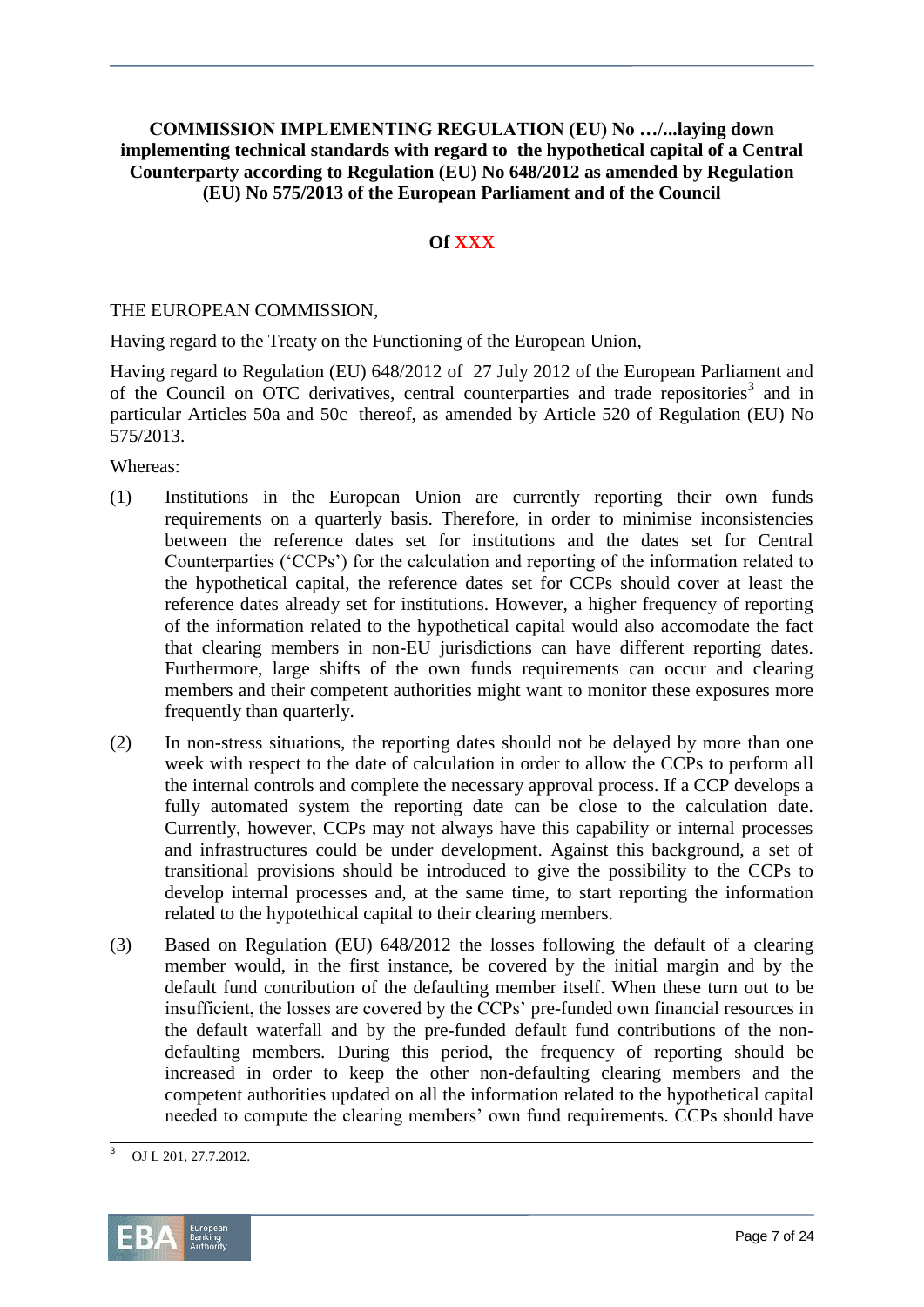the technical capabilities and the internal processes in place in order to compute and deliver the information related to the hypothetical capital under these stress situations.

- (4) Under Regulation (EU) No 648/2012, a CCP has to replenish its pre-funded own financial resources in the default waterfall within one month. For this reason, the frequencies of calculation and reporting in these situations should be higher than the norm. A daily reporting of the information related to hypothetical capital could be less meaningful because the size of the losses following the clearing member's default still have to crystalise. Given that they may face a broad range of different scenarios, competent authorities should also have the option to ask for a lower frequency in periods of stress based on an assessment of the situation that should take into account the size of the clearing member, the complexity of the products cleared and the overall market conditions.
- (5) The high frequency of reporting in periods of stress can be very demanding in light of the newly introduced framework, which may pose challenges as regards the technical implementation for at least some CCPs. To mitigate this, a later date of application for certain provisions allows a later entry into force of the requirements of higher frequency of reporting. This will allow CCPs to improve their internal processes and upgrade their systems.
- (6) The provisions in this Regulation are closely linked, since they deal with the calculation and reporting of the hypothetical capital of a CCP. To ensure coherence between those provisions, which should enter into force at the same time, and to facilitate a comprehensive view and compact access to them by persons subject to those obligations, it is desirable to include all the implementing technical standards required by Regulation (EU) No 648/2012, as amended by Regulation (EU) No 575/2013 in a single Regulation.
- (7) This Regulation is based on the draft implementing technical standards submitted by the European Banking Authority to the Commission.
- (8) The European Banking Authority has conducted open public consultations on the draft implementing technical standards on which this Regulation is based, analysed the potential related costs and benefits and requested the opinion of the Banking Stakeholder Group established in accordance with Article 37 of Regulation (EU) No 1093/2010.

# HAS ADOPTED THIS REGULATION:

# *Article 1*

# *Frequency and dates of the calculation required by Article 50a(3) of Regulation (EU) 648/2012*

- 1. The frequency of the calculation specified in paragraph 3 of Article 50a of Regulation (EU) 648/2012 shall be monthly except where the discretion provided for in paragraph 1 of Article 3 is exercised, in which case the frequency shall be either weekly or daily.
- 2. Where the frequency of the calculation referred to in paragraph 1 is monthly, both of the following shall apply:

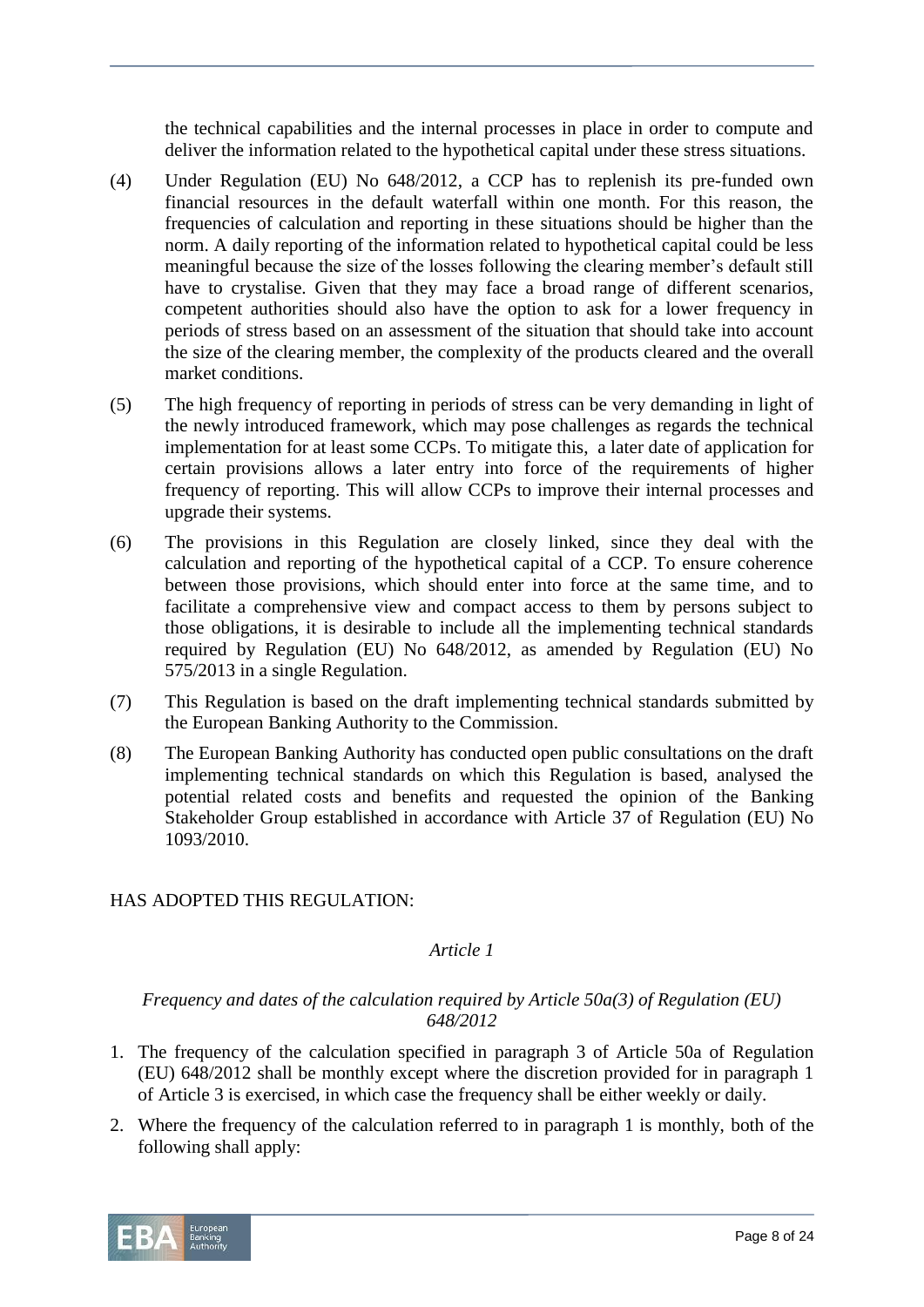- (a) the reference days for that calculation shall be
	- January 31, February 28 (or February 29 in a leap year), March 31, April 30, May 31, June 30, July 31, August 31, September 30, October 31, November 30, December 31;
- (b) the day on which the CCP shall undertake that calculation ('day of calculation') shall be respectively:
	- February 1, March 1, April 1, May 1, June 1, July 1, August 1, September 1, October 1, November 1, December 1, January 1.
- 3. Where the frequency referred to in paragraph 1 is weekly or daily, the day of the first calculation shall be the day following the day of the request of the competent authority. The first reference day shall be the day of the request of the competent authority. For the subsequent calculations the reference day shall be the day before the day of calculation. In case of weekly calculation, the time span between the days of calculation shall be 5 working days.
- 4. Where the day of calculation is a public holiday, Saturday or Sunday, the calculation shall be carried out on the following working day.

# *Article 2*

# *Frequency, dates and uniform format of the reporting required by Article 50c(2) and 89(5a) of Regulation (EU) 648/2012*

- 1. The frequency of the reporting under paragraph 2 of Article 50c of Regulation (EU) 648/2012 and, where applicable, in the third subparagraph of paragraph 5a of Article 89 of Regulation (EU) 648/2012, as amended by Regulation (EU) No 575/2013, shall be the same as the frequency of calculation specified in paragraph 1 of Article 1.
- 2. Where the frequency of the reporting in accordance with paragraph 1 is monthly, the reporting date shall be within five working days from the day of calculation set in Article 1, but the CCP shall endeavour to report earlier than that time.
- 3. Where the frequency of the reporting referred to in paragraph 1 is daily or weekly, the remittance date shall be the day following the day of calculation.
- 4. Where the reporting date is a public holiday, Saturday or Sunday, the reporting date shall be the following working day.
- 5. CCPs shall report the information referred to in paragraph 2 using the template set out in Annex I (CCP Reporting) completed in accordance with the instructions set out in Annex II (Instructions for CCP Reporting).

# *Article 3*

*Conditions for higher frequencies of calculation and reporting according to the third subparagraph of Article 50a and the second subparagraph of Article 50c of Regulation (EU) 648/2012*

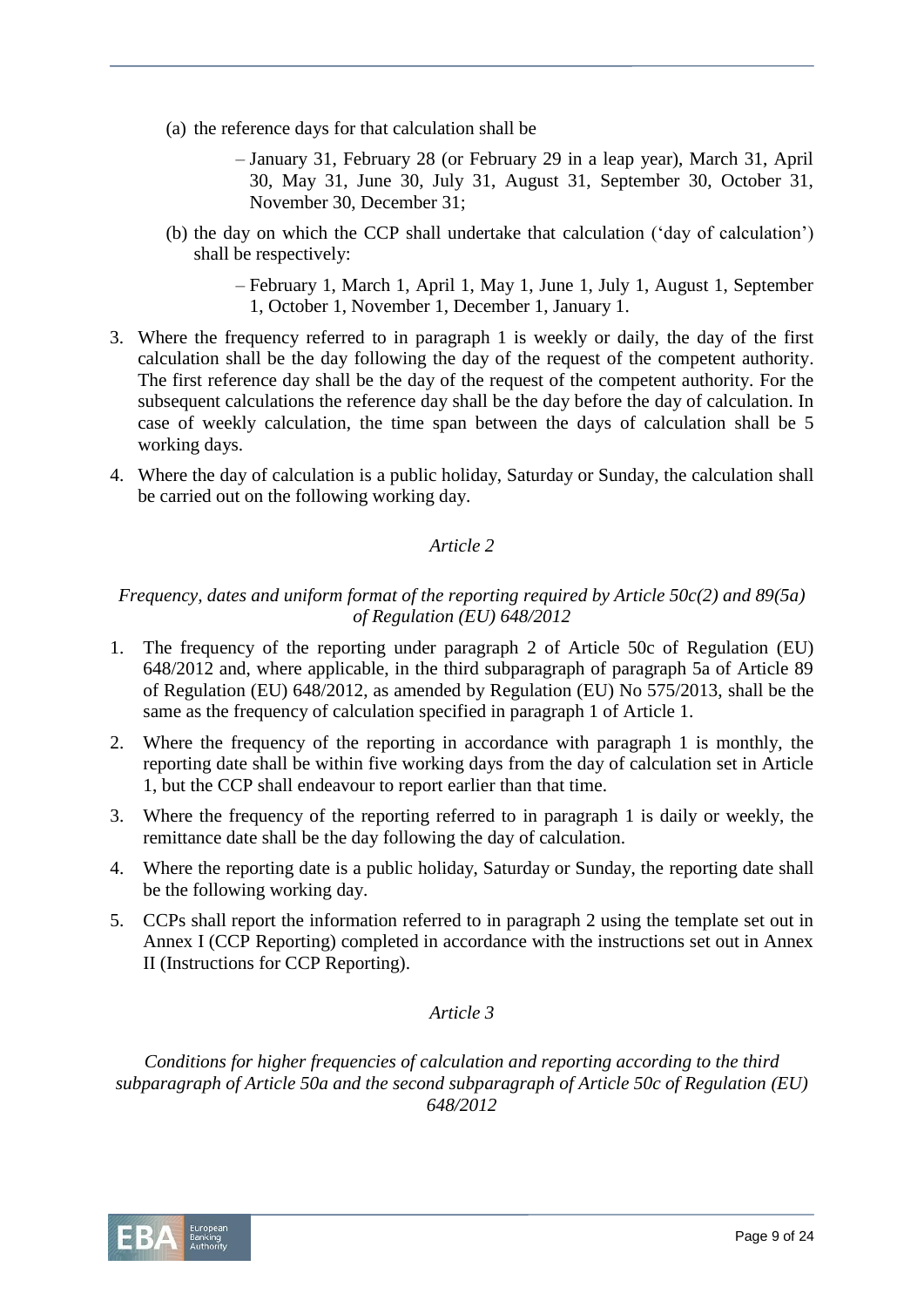- 1. By virtue of the third subparagraph of Article 50a and the second subparagraph of Article 50c of Regulation (EU) 648/2012, competent authorities of an institution acting as a clearing member may require any CCP in which that institution acts as a clearing member to undertake the calculation referred to in paragraph 1 of Article 1 and the reporting referred to in paragraph 1 of Article 2 with either a daily or a weekly frequency in any of the following situations:
	- (a) where, following the default of one clearing member, a CCP is obliged to use any portion of its pre-funded own financial resources in the default waterfall in accordance with Article 43 of Regulation (EU) 648/2012;
	- (b) where, following the default of one clearing member a CCP is obliged to make use of the default fund contributions of non-defaulting clearing members in accordance with Article 42 of Regulation (EU) 648/2012.
- 2. Competent authorities shall base their choice between daily and weekly frequency under paragraph 1 on the degree of depletion or potential depletion of the pre-funded financial resources.
- 3. Where competent authorities require a higher frequency of calculation and reporting from a CCP in accordance with point (a) of paragraph 1, the higher frequency shall apply until the CCP's pre-funded own financial resources in the default waterfall are restored at the levels set in Article 36 of the Commission Delegated Regulation (EU) No 153/2013.<sup>4</sup>
- 4. Where competent authorities require a higher frequency of calculation and reporting from a CCP in accordance with point (b) of paragraph 1, the higher frequency shall apply until the default fund contributions of the non-defaulting members of the CCP are restored at the levels set in Article 42 of Regulation (EU) No 648/2012.<sup>5</sup>

# *Article 4*

# *Transitional provision*

By way of derogation from paragraph 2 of Article 2, during the period from the date of application of this Regulation until 1 January 2015, CCPs shall report the information referred to in that paragraph within fifteen working days after the reference day, but they shall endeavour to report earlier than that time.

# *Article 5*

This Regulation shall enter into force on the twentieth day following that of its publication in the Official Journal of the European Union.

It shall apply from [31 March 2014], except for paragraph 3 of Articles 1 and paragraph 3 of Article 2, and Article 3 which shall apply from 1 January 2015.

This Regulation shall be binding in its entirety and directly applicable in all Member States.

OJ L 201, 27.07.2012, p. 1



 $\overline{a}$ <sup>4</sup> OJ L 52, 23.02.2013, p. 61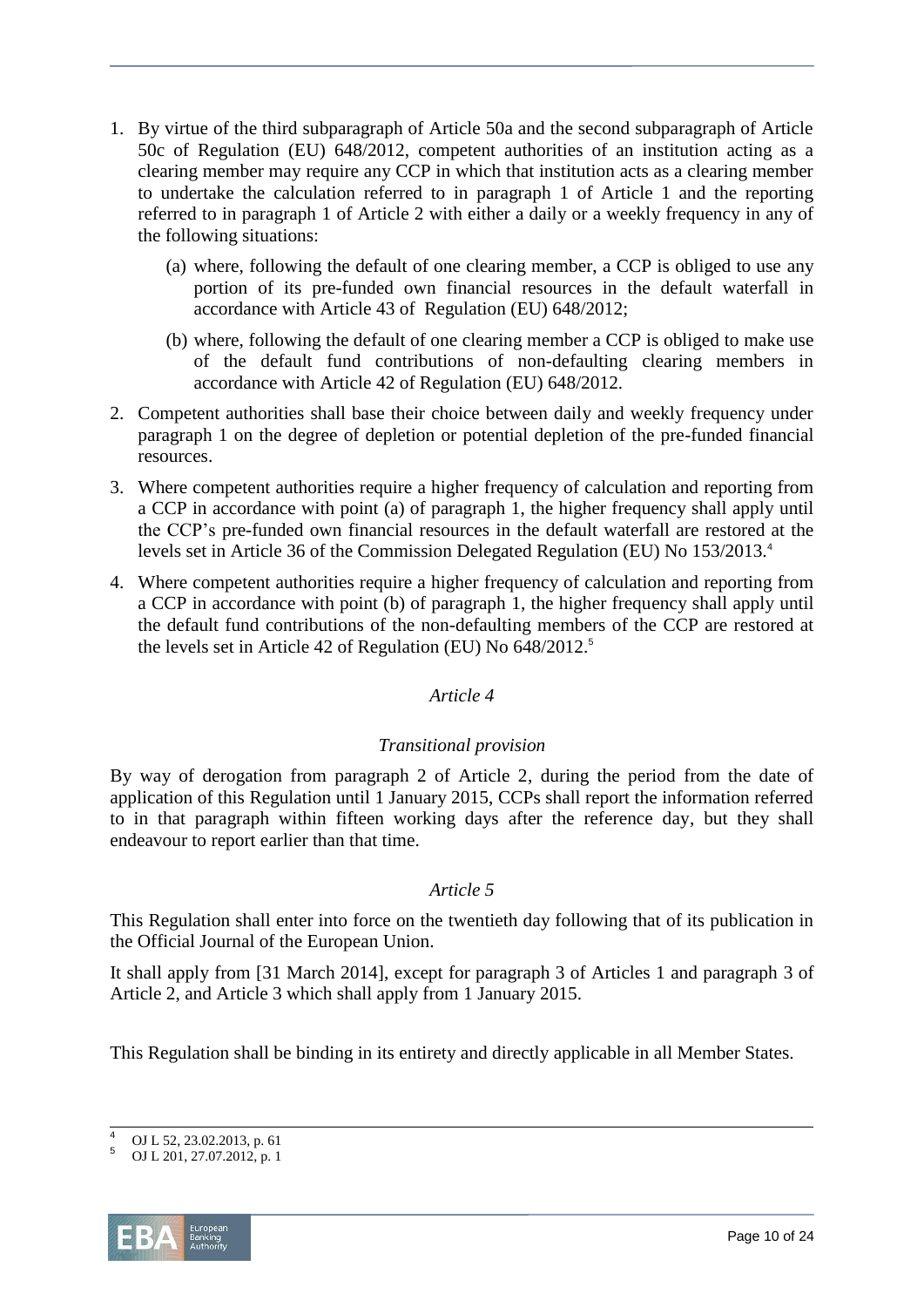Done at Brussels,

*For the Commission The President*

*On behalf of the President*

*[Position]*

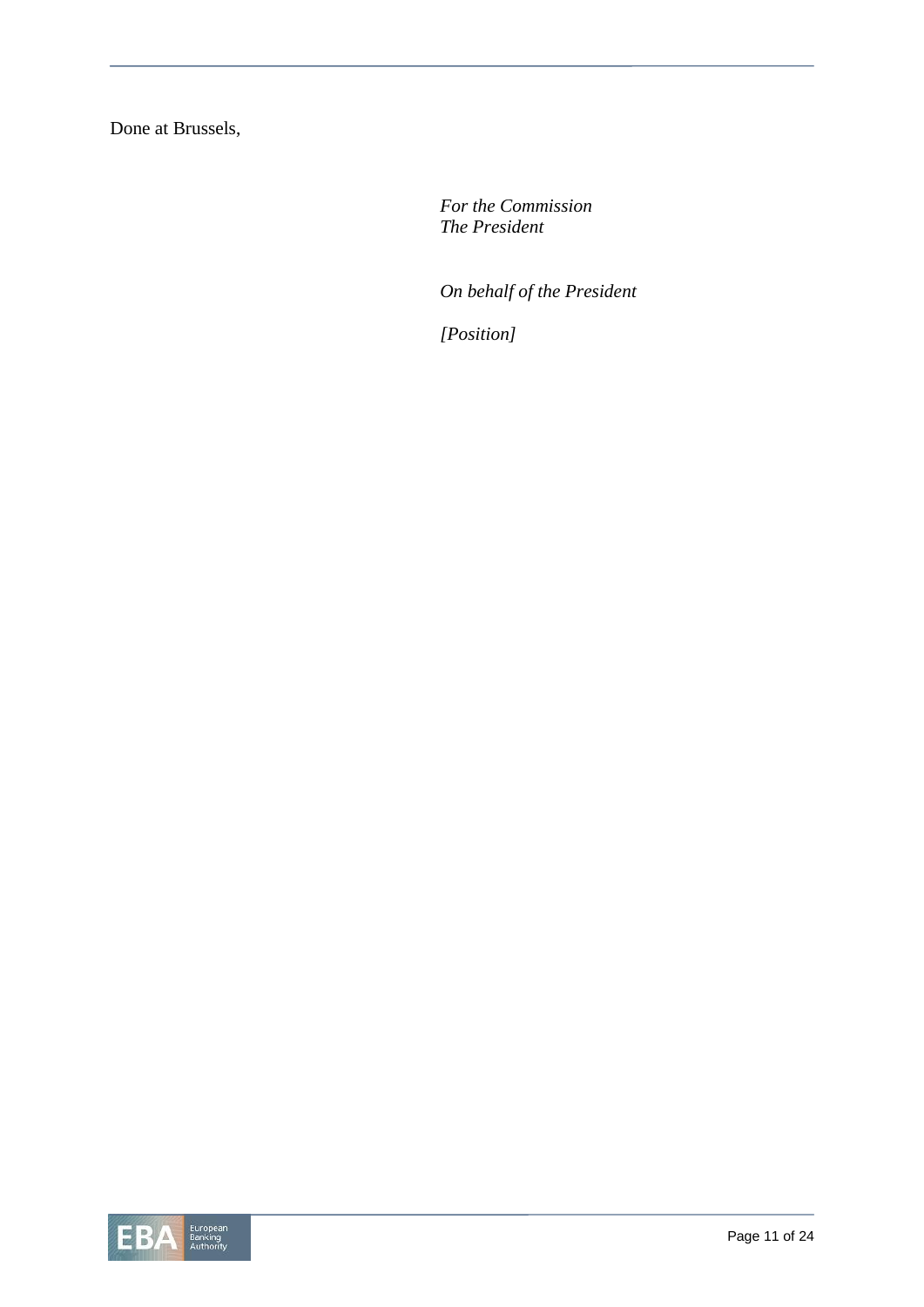# **ANNEX**

Annex I: Template for CCP reporting

Annex II: Instructions for the Template for CCP reporting

[Separate files]

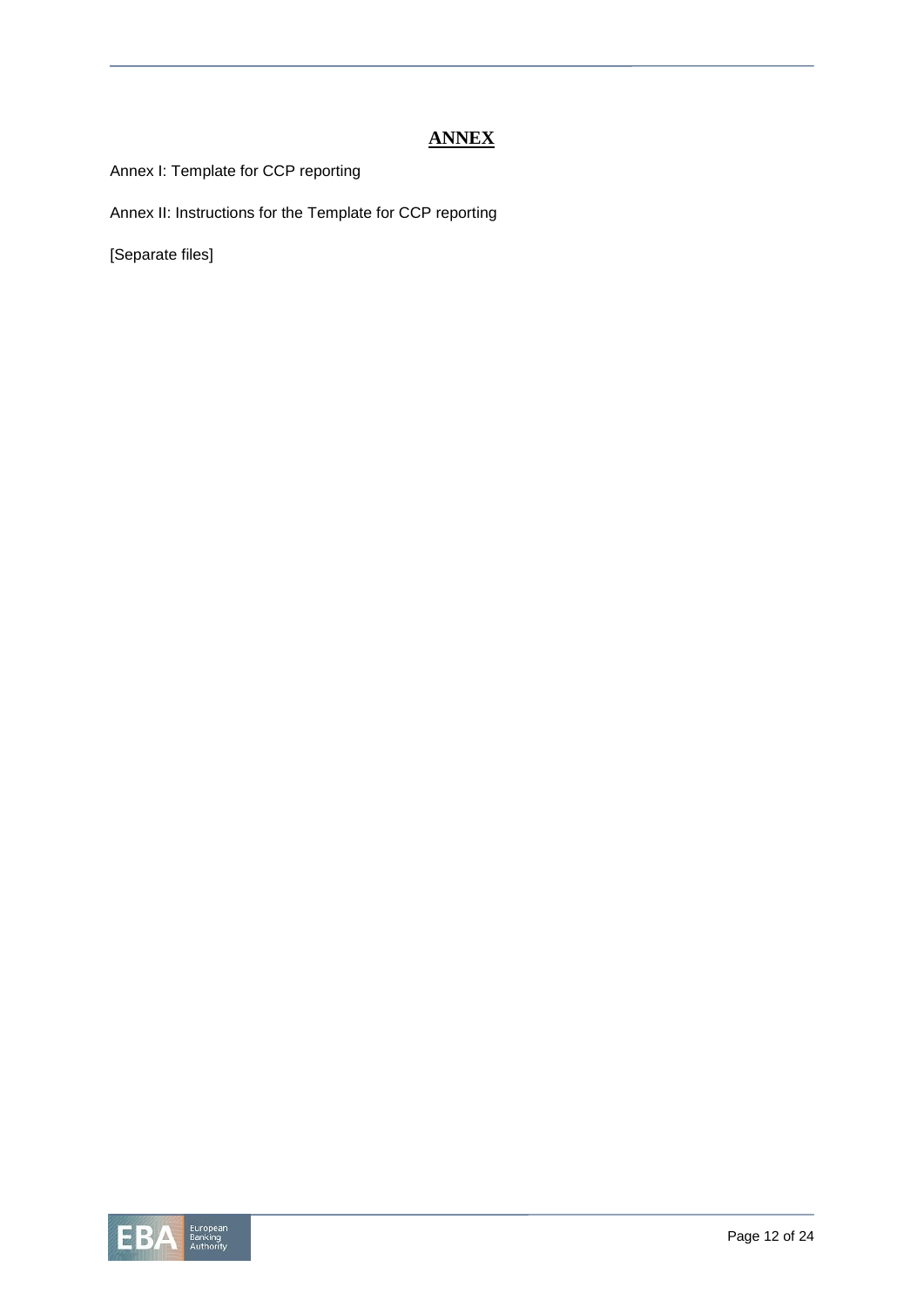# 4. Accompanying documents

# 4.1 Cost-Benefit Analysis / Impact Assessment

#### **Introduction**

Pursuant to Article 15(1), second subparagraph, of the EBA Regulation (Regulation (EU) No 1093/2010 of the European Parliament and of the Council), any draft technical standards developed by EBA have to be accompanied by a separate note on impact assessment (IA) which analyses the 'potential related costs and benefits' (unless such analyses are disproportionate in relation to the scope and impact of the draft technical standard concerned or in relation to the particular urgency of the matter).

Article 50a and 50c of the amended EMIR require EBA to develop draft Implementing Technical Standards (ITS) relating to: (i) the frequencies and dates according to which Central Counterparties (CCPs) are to compute hypothetical capital; (ii) the frequencies, dates and formats according to which CCPs are to notify to clearing members and the supervisors the latter variables listed in Article 50c points (a) to (g); (iii) the situations in which the competent authority of an institution acting as a clearing member may require higher frequencies of calculation and reporting than those specified under points (i) and (ii).

### **Problem definition and objectives**

Robustly risk-managed and resilient institutions, in relation to central clearing transactions, contribute to the general regulatory objectives of financial stability and systemic risk mitigation.

By specifying the frequency of calculation of hypothetical capital, the notification standards covering variables relating to the default fund and the conditions under which notification to clearing members and supervisors can be required at a higher frequency, the proposed ITS contribute to establishing effective and harmonised supervisory practices. Effective and harmonised supervision is instrumental in ensuring that institutions are robustly risk-managed and resilient and, consequently, in achieving the above-mentioned objectives of financial stability and systemic risk mitigation.

#### **Baseline scenario**

In the past, regulatory framework credit institutions and investment firms were not required to hold regulatory capital against risk exposure stemming from the participation in the default fund of CCPs. The calculation and use of hypothetical capital for regulatory purposes is a new requirement for credit institutions, and so are the reporting requirements for hypothetical capital and the variables relating to the default fund.

In order to assess the impacts of the proposed ITS, and related costs and benefits, two specific features of the baseline need to be considered:

a) The above-mentioned requirements are newly introduced by the CRR and not by the proposed draft ITS. By establishing the related frequencies of calculation, and frequencies, dates and formats of notification, the proposed ITS only marginally affect potential costs and benefits arising from the CRR provisions.

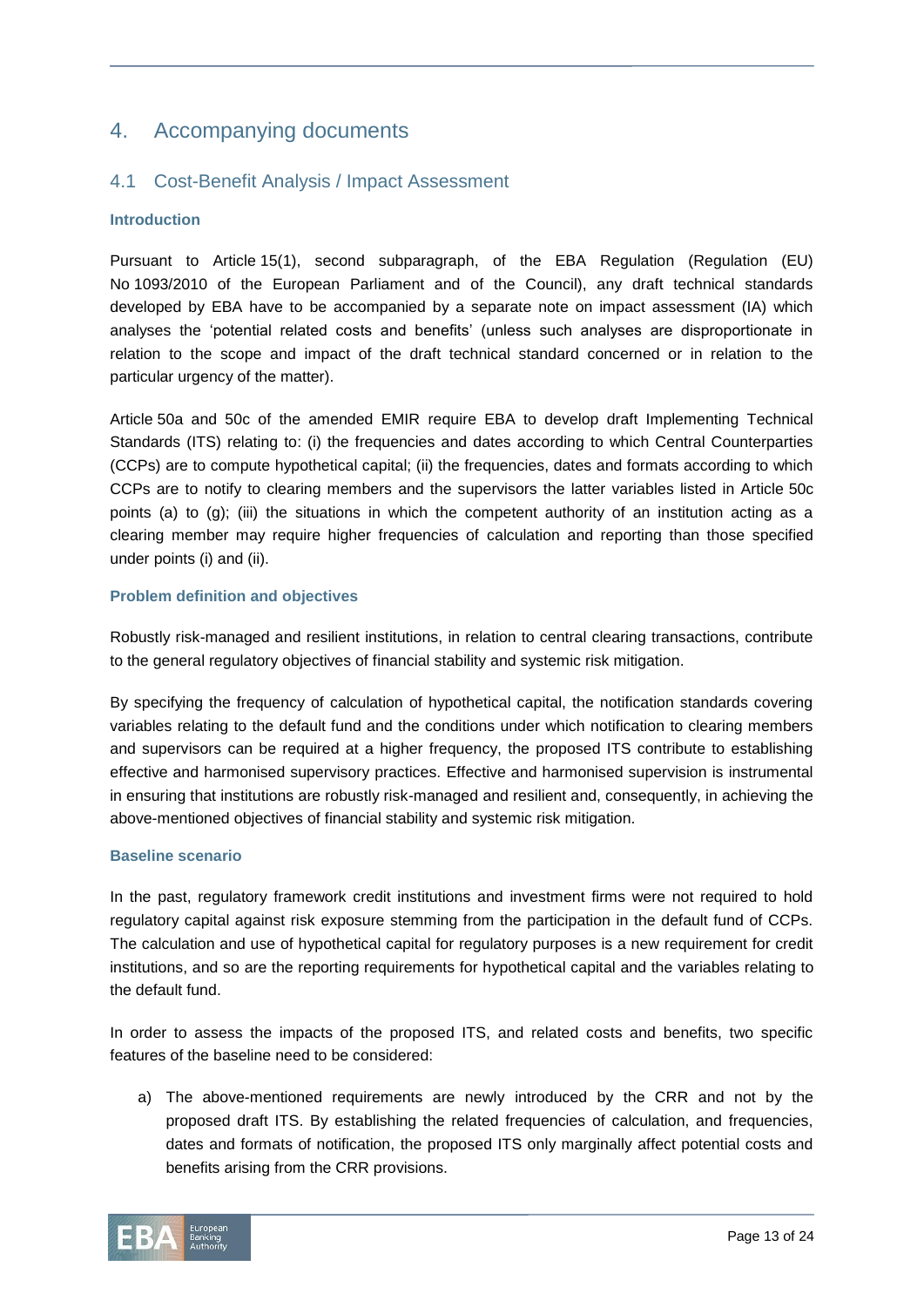b) Even though the above-mentioned requirements are new, it is expected that all the required data and information are already available to CCPs as a result of currently existing margining, pre-funded contributions and risk management practices carried out as part of central clearing.

#### **Impacts on institutions, regulators and markets**

The achievement of the regulatory objectives of effective and harmonised supervision, and their contribution to overall financial stability and systemic risk mitigation, constitute the benefits of the proposed ITS.

The overall qualitative assessment of the provisions proposed in the draft ITS relies on the expectation of no material costs arising, for either CCPs (compliance costs) or the supervisory authorities of the clearing members (costs of supervision), as a result of the reporting requirements included in Articles 50a and 50c of the amended EMIR. That expectation is grounded on the very limited scope of content of such requirements as well as on the assessment of the currently existing market practices (see 'Baseline' above).

The proposals in the ITS relate to the standalone notification; the circumstances triggering more frequent notification and the proposed levels of higher frequency are not expected to substantially affect costs for CCPs or the supervisory authorities of the clearing members. Industry stakeholders noted that meeting the requirement to report data within five working days of calculation, and the need to accommodate both CEM and NIMM calculation methods, would not be possible without a fullyautomated data extraction, aggregation and calculation mechanism. This would represent a significant one-off investment. However, once such a mechanism has been put in place the ongoing costs are expected to be minimal.

#### **Links with the wider reporting framework: integration in COREP or standalone notification**

In introducing the proposed notification requirements in the existing overall regulatory reporting framework, EBA gave consideration to whether such notification requirements should constitute a new standalone framework or be included as an additional segment of the COREP reporting framework which already exists. The advantages and disadvantages of the two approaches are reported below.

**Option 1**: Integration of the proposed notification requirements within the COREP framework

Advantages: The integration of notification to supervisors within the COREP framework could minimise the administrative burden resulting from the coexistence of several different reporting frameworks, each characterised by its own and potentially different dates, formats and frequencies. This advantage is, however, mitigated by the fact that no material compliance costs are expected to arise, for CCPs, as a consequence of the required reporting tasks at a default quarterly frequency.

Disadvantages: The scope for integrating the reporting requirements in the COREP framework is very limited, given that it could be implemented only in those jurisdictions that require the CCPs to hold a banking licence. According to available evidence, only a few jurisdictions in the EU currently supervise CCPs that hold a banking licence.

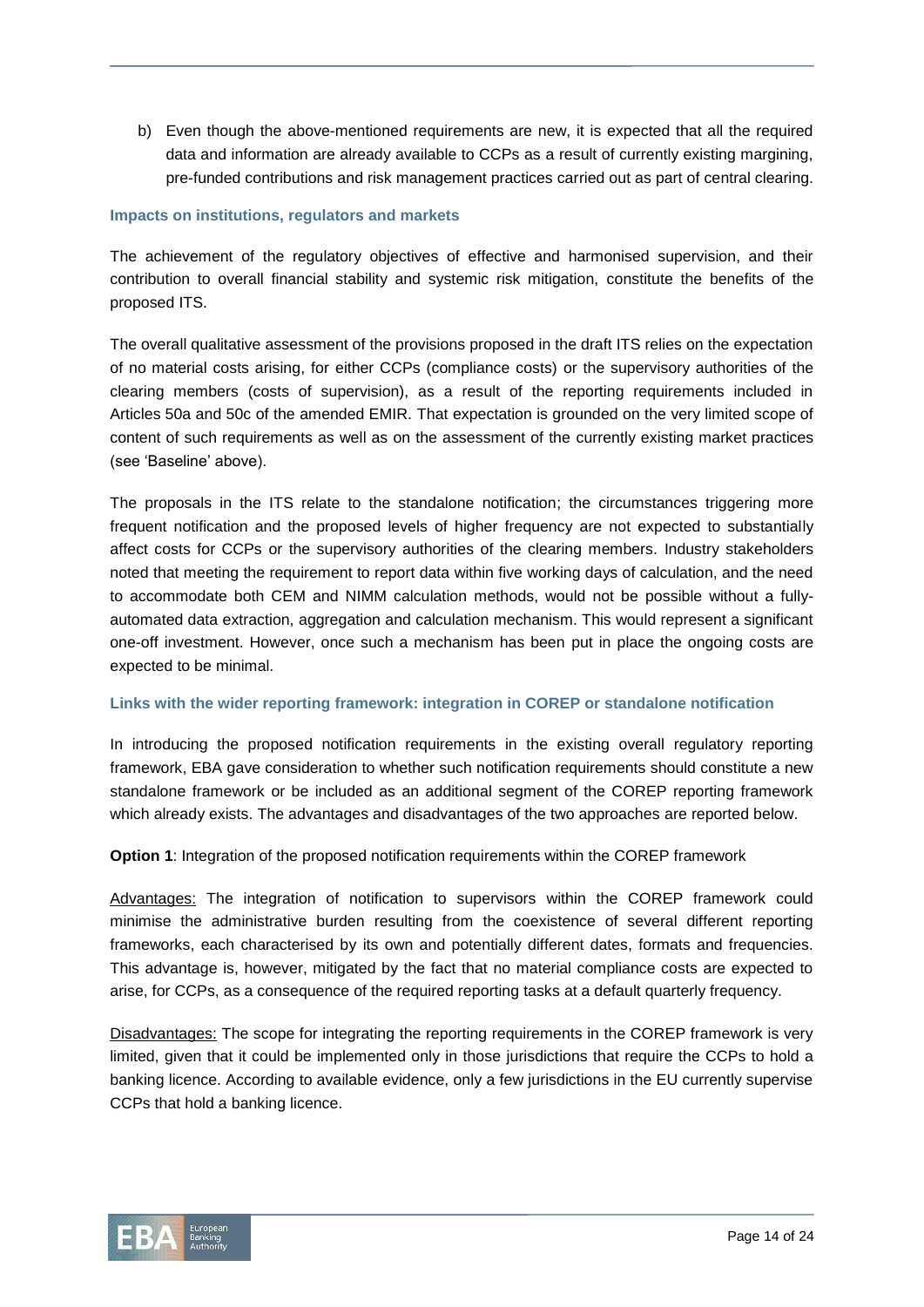Unlike the other items reported within COREP, the hypothetical capital of a CCP and the identified quantities relating to the features of the CCP's default fund do not relate, in this reporting framework, to any requirement imposed on CCPs.

#### **Option 2**: Notification requirements in a standalone framework

**Chosen option:** The disadvantages described under option 1 are arguments in favour of a standalone reporting framework, which is, consequently, the preferred option (option 2). Industry stakeholders agreed with the choice of standalone notification.

### **Standard frequencies of notification and frequencies under the exceptional circumstances specified in Article 3.**

In order to propose a standard and a higher frequency of calculation and notification in stress situations, EBA gave consideration to alternative frequencies, including the minimum quarterly frequency already set in the EMIR.

### **Option 1:** Monthly frequency of notification

### **Option 2: Quarterly frequency of notification**

Advantages of the monthly frequency: Being higher than the default quarterly frequency, a monthly frequency of notification to clearing members and to the clearing members' supervisors could potentially ensure that:

- a) a more timely and effective supervision of the risks related to the participation in a CCP's default fund can be carried out by the supervisors of the clearing member, and
- b) a more timely and effective risk management reaction is warranted on the side of clearing members.

Disadvantages of the monthly frequency: Being higher than the default quarterly frequency, a monthly frequency of notification means a larger administrative reporting burden, which is not expected to be material in the long run.

**Chosen option:** Given the considerations presented above, the monthly frequency of notification is the preferred option in non-stress situations.

For the reporting frequency in periods of stress two options were considered.

**Option 1:** Monthly frequency of notification

**Option 2:** Higher frequency of notification: daily or weekly

Disadvantages of the monthly frequency: According to the regulations applicable to CCPs, <sup>6</sup> however, the clearing members' contributions and the CCP's pre-funded own financial resources in the default waterfall have to be replenished within one month. A monthly frequency of notification turns out to be

l ( 6 ) OJ L 52, 23.02.2013.

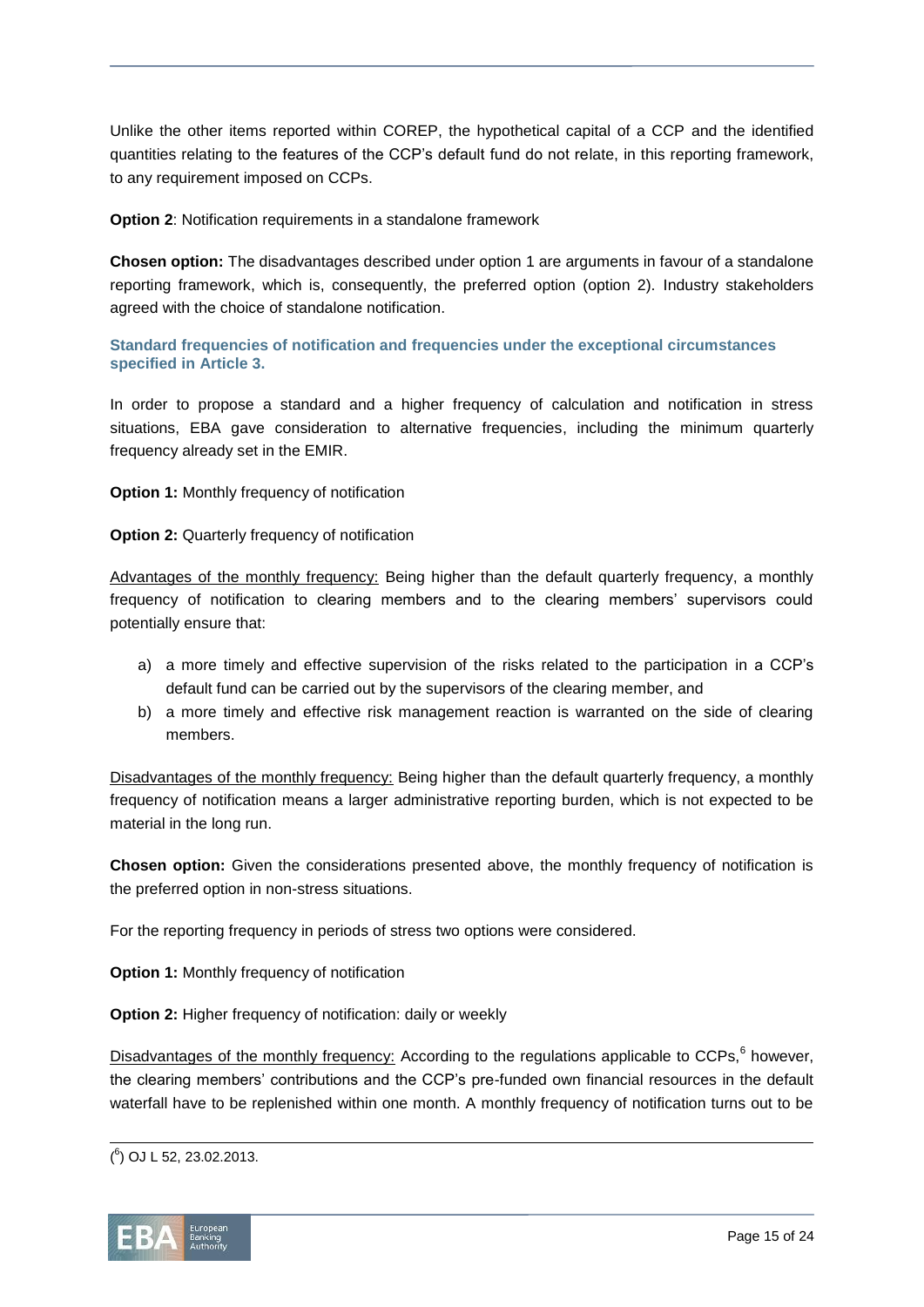too low, in this respect, in that the time interval between two subsequent notifications is wide enough to include an event of stress to the default and its mandated replenishment. In other words, under monthly notification operations, a potential event of stress affecting the default fund of the CCP is likely to occur without either the supervisors or the clearing members being notified in a timely manner.

Advantages of the daily or weekly frequency: A daily or weekly frequency meets to a larger extent the needs of timely supervision and clearing members' risk management. In particular, the frequency is compatible with the monthly requirement for the replenishment of the contributions to the CCP's default fund.

Disadvantages of the daily or weekly frequency: Being higher than the default frequency, a daily or weekly frequency of notification means a larger administrative reporting burden which, however, is not expected to be material once the internal processes and IT infrastructures have been set up.

Proposed option: Given the considerations presented above, the requirement of a daily or weekly frequency of notification that depends on the competent authority's assessment of the situation is the preferred option. Industry stakeholders noted that until a fully-automated mechanism is put in place the cost of switching from a standard to daily reporting would be substantial. However, once these conditions are met, the increase in operational costs should be minimal.

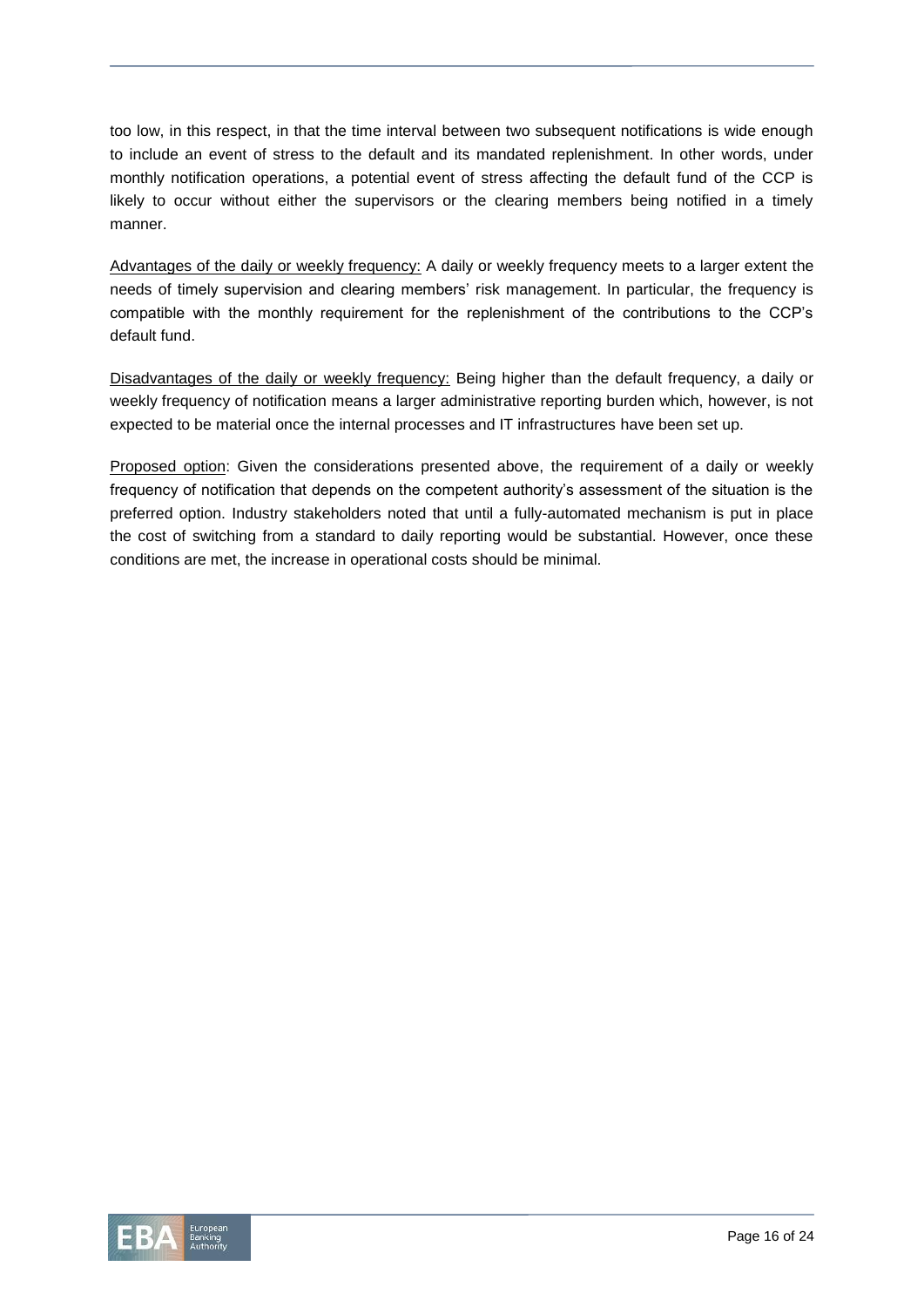# 4.2 Views of the Banking Stakeholder Group (BSG)

The Banking Stakeholder Group did not comment on the Consultation Paper (EBA/CP/2013/29).

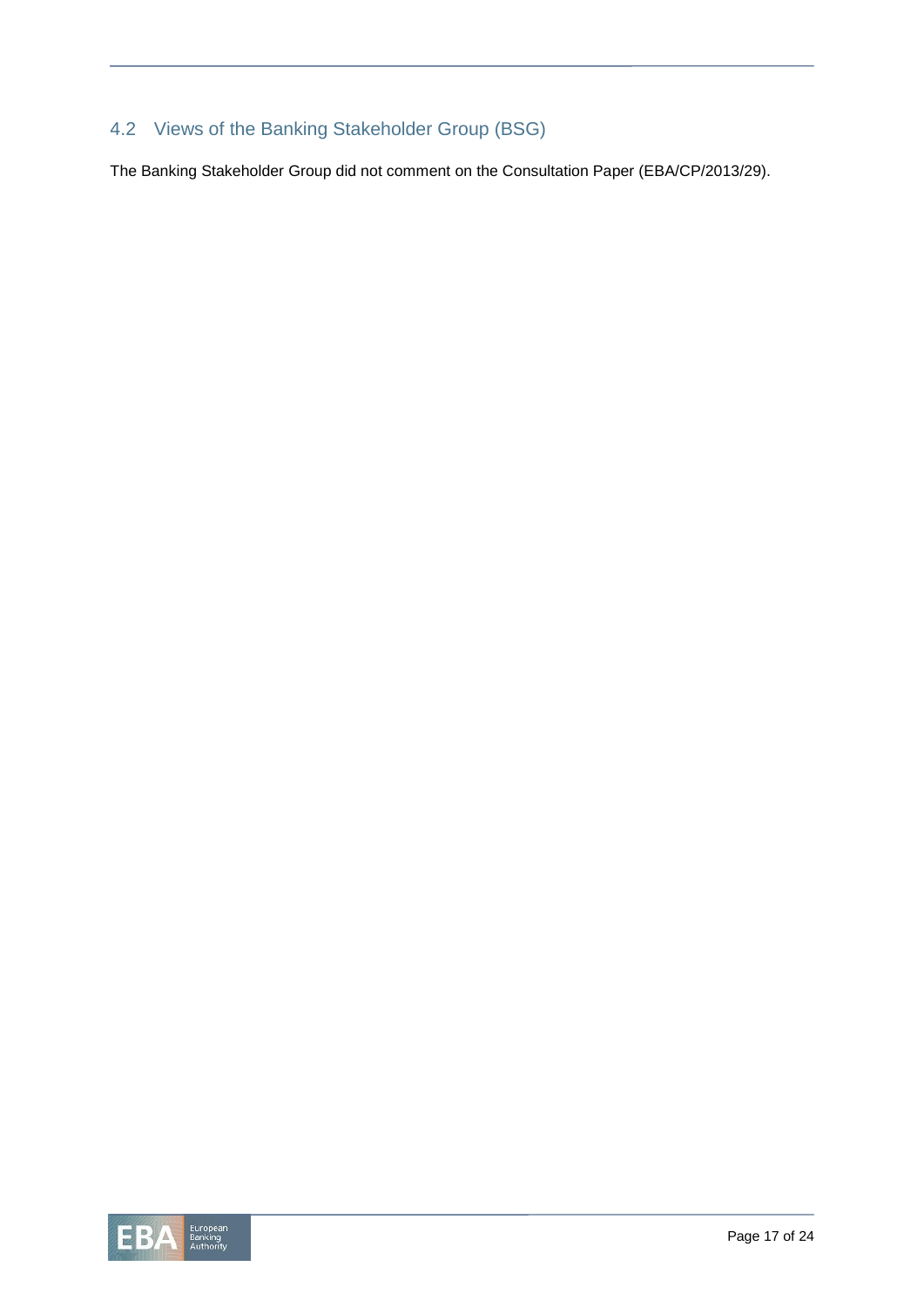# 4.3 Feedback on the public consultation and on the opinion of the BSG

EBA publicly consulted on the draft proposal contained in this paper.

The consultation period lasted three months and ended on 30 September 2013. Three responses were received, all three of which were published on the EBA website.

This paper presents a summary of the key points and other comments arising from the consultation, the analysis and discussion triggered by these comments and the actions taken to address them if deemed necessary.

In many cases several industry bodies made similar comments or the same body repeated its comments in the response to different questions. In such cases, the comments, and the EBA analysis are included in the section of this paper where EBA considers them most appropriate.

Changes to the draft ITS have been incorporated as a result of the responses received during the public consultation.

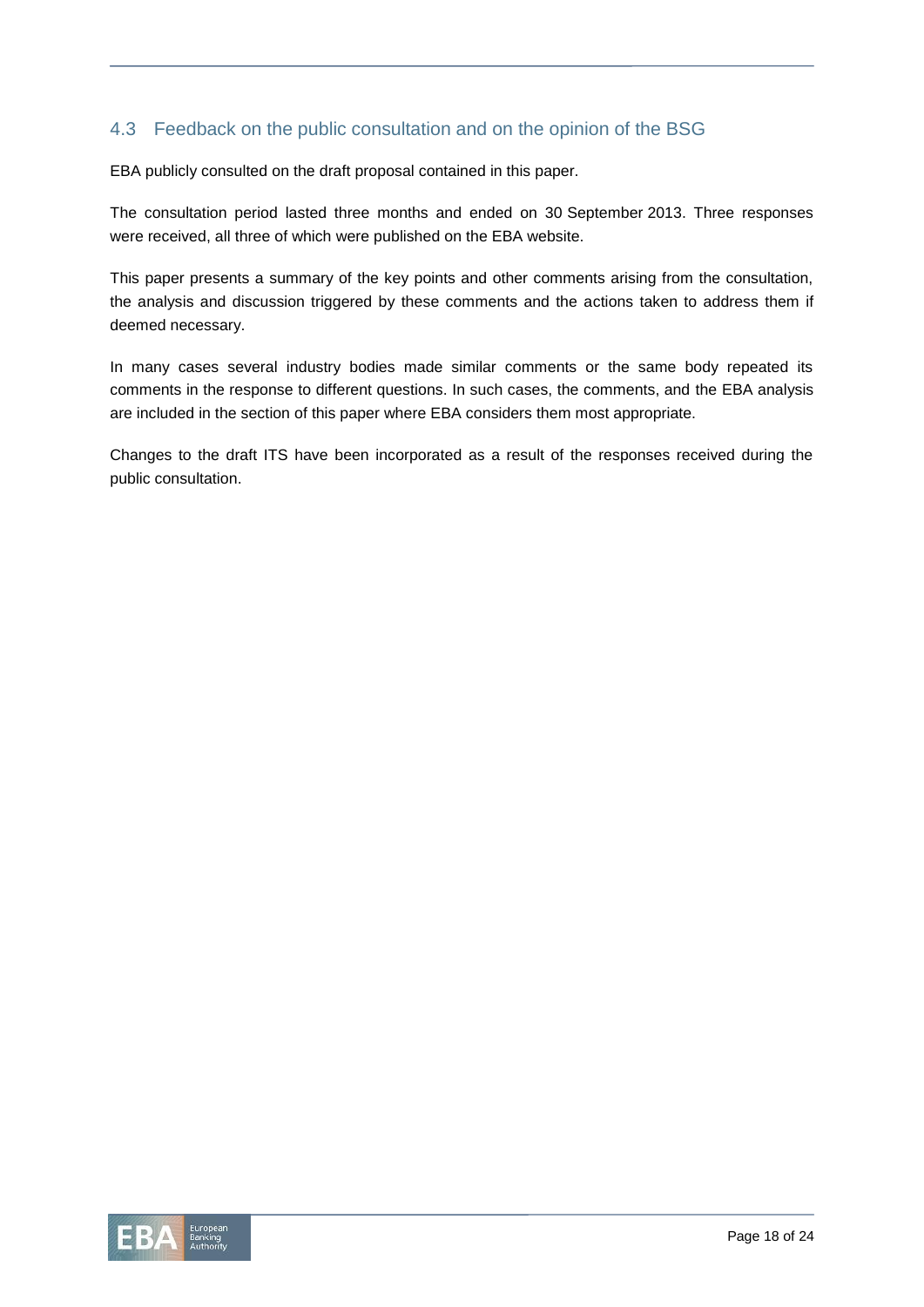### **Summary of responses to the consultation and the EBA's analysis**

| <b>Comments</b>                                                    | <b>Summary of responses received</b>                                                                                                                                                                                                                                                                                                                                                                                                                                                                                                                                                                                                                                                                                                                                                                                                                                                                                                                                                                                                                                          | <b>EBA analysis</b>                                                                                                                                                                                                                                                                                                                                                                                                                                                                                                                                                                                          | <b>Amendments to the</b><br>proposals                                                                                                                                                                                                                                           |  |  |
|--------------------------------------------------------------------|-------------------------------------------------------------------------------------------------------------------------------------------------------------------------------------------------------------------------------------------------------------------------------------------------------------------------------------------------------------------------------------------------------------------------------------------------------------------------------------------------------------------------------------------------------------------------------------------------------------------------------------------------------------------------------------------------------------------------------------------------------------------------------------------------------------------------------------------------------------------------------------------------------------------------------------------------------------------------------------------------------------------------------------------------------------------------------|--------------------------------------------------------------------------------------------------------------------------------------------------------------------------------------------------------------------------------------------------------------------------------------------------------------------------------------------------------------------------------------------------------------------------------------------------------------------------------------------------------------------------------------------------------------------------------------------------------------|---------------------------------------------------------------------------------------------------------------------------------------------------------------------------------------------------------------------------------------------------------------------------------|--|--|
|                                                                    | <b>General comments</b>                                                                                                                                                                                                                                                                                                                                                                                                                                                                                                                                                                                                                                                                                                                                                                                                                                                                                                                                                                                                                                                       |                                                                                                                                                                                                                                                                                                                                                                                                                                                                                                                                                                                                              |                                                                                                                                                                                                                                                                                 |  |  |
| <b>Main findings</b>                                               | Industry stakeholders were broadly supportive of<br>the proposed approach. However, concern was<br>expressed that meeting the requirement to remit<br>data within five working days, and the need to<br>accommodate both CEM and NIMM calculation<br>methods, would not be possible without a fully-<br>automated data extraction, aggregation and<br>calculation mechanism. They also noted the<br>significant one-off costs associated with developing<br>such a method. In consequence, two industry<br>stakeholders proposed the introduction of a<br>transitional period of six months before the<br>requirement to remit data within five working days<br>comes into force, in order to allow time for the<br>development of such a mechanism.<br>This<br>transitional period would commence either on the<br>date of entry into force of the implementing<br>technical standard or on the date of the finalisation<br>of the replacement calculation method. During this<br>transitional period, the requirement would be for<br>data to be remitted within one month. | EBA agrees that a burden may result from the<br>requirement to remit data within five working days<br>in the absence of a fully-automated mechanism. In<br>consequence, a transitional period from the date of<br>entry into force of the technical standard has been<br>introduced, to allow for the development of such a<br>mechanism. During this transitional period, CCPs<br>have one month in which to remit data. EBA has<br>decided not to date the start of this transitional<br>period from the finalisation of the replacement<br>calculation method, as this is not provided for in the<br>CRR. | A transitional period from the<br>date of entry into force of the<br>technical standard has been<br>introduced (new Article 4) to<br>allow for the development of<br>such a system. During this<br>transitional period, CCPs<br>have three weeks in which to<br>remit the data. |  |  |
| <b>Responses to questions in Consultation Paper EBA/CP/2013/29</b> |                                                                                                                                                                                                                                                                                                                                                                                                                                                                                                                                                                                                                                                                                                                                                                                                                                                                                                                                                                                                                                                                               |                                                                                                                                                                                                                                                                                                                                                                                                                                                                                                                                                                                                              |                                                                                                                                                                                                                                                                                 |  |  |

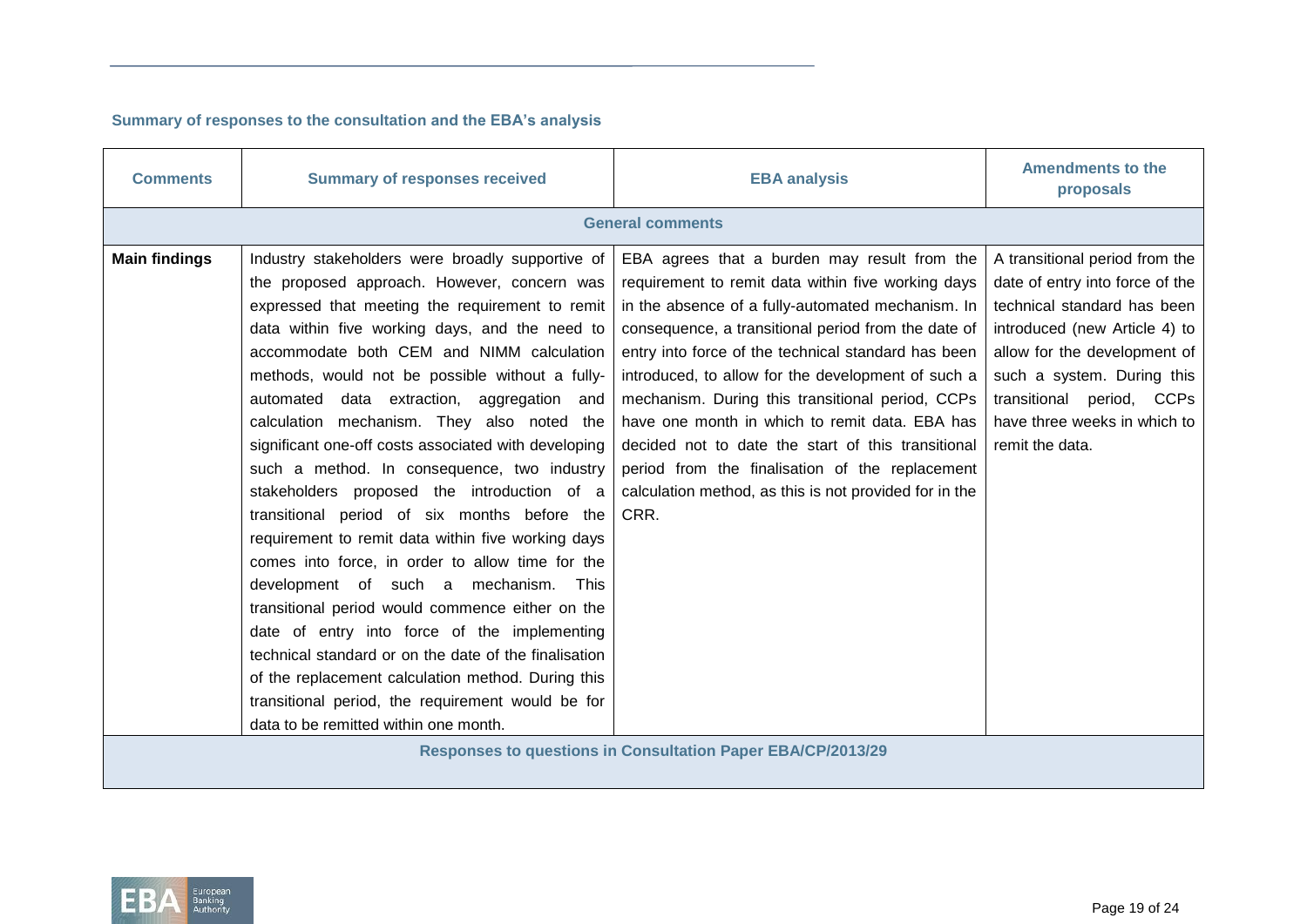| <b>Question 1. Do</b> | Industry stakeholders agreed with the proposed        | EBA has changed the frequency of reporting from       | The frequency of reporting in    |
|-----------------------|-------------------------------------------------------|-------------------------------------------------------|----------------------------------|
| you agree with        | frequencies, dates, and formats. However, one         | quarterly to monthly.                                 | non-stress situations<br>has     |
| the frequencies,      | stakeholder (banking sector) noted that different     |                                                       | been changed from quarterly      |
| dates and             | calculating dates may be needed for clearing          |                                                       | to monthly (Article 1).          |
| formats set out       | members located in non-EU jurisdictions owing to      |                                                       |                                  |
| in Articles 1 and     | different financial reporting schedules, and another  |                                                       |                                  |
| 2?                    | considered that reporting should take place on a      |                                                       |                                  |
|                       | monthly, rather than quarterly, basis. CCPs           |                                                       |                                  |
|                       | suggest than in non-stress situations the frequency   |                                                       |                                  |
|                       | should be at most monthly.                            |                                                       |                                  |
| <b>Question 2. Do</b> | CCPs expressed concern that setting a remittance      | EBA accepts that a burden may result from the         | introduction<br>of<br>The<br>- a |
| you agree that        | date of five working days after calculation would be  | requirement to remit data within five working days if | transitional period before the   |
| the remittance        | challenging and need to accommodate both CEM          | CCPs do not have a fully-automated mechanism. In      | requirement to remit data        |
| dates should be       | and NIMM calculation methods, and would not be        | consequence, a transitional period from the date of   | within five working<br>days      |
| set to five           | possible without a fully-automated data extraction,   | entry into force of the technical standard has been   | comes into force, to start       |
| working days          | aggregation and calculation mechanism. In             | introduced to allow for the development of such a     | from the date of entry into      |
| after calculation     | consequence, they proposed the introduction of a      | mechanism.                                            | of<br>technical<br>the<br>force  |
| under normal          | transitional period of six months before the          |                                                       | standard.                        |
| circumstances?        | requirement to remit data within five working days    |                                                       |                                  |
|                       | comes into force, in order to allow time for the      |                                                       |                                  |
|                       | development of such a mechanism.<br>This              |                                                       |                                  |
|                       | transitional period would commence either on the      |                                                       |                                  |
|                       | date of entry into force of the implementing          |                                                       |                                  |
|                       | technical standard or on the date of the finalisation |                                                       |                                  |
|                       | of the replacement calculation method. During this    |                                                       |                                  |
|                       | transitional period, the requirement would be for     |                                                       |                                  |
|                       | data to be remitted within one month.                 |                                                       |                                  |
|                       |                                                       |                                                       |                                  |
|                       |                                                       |                                                       |                                  |

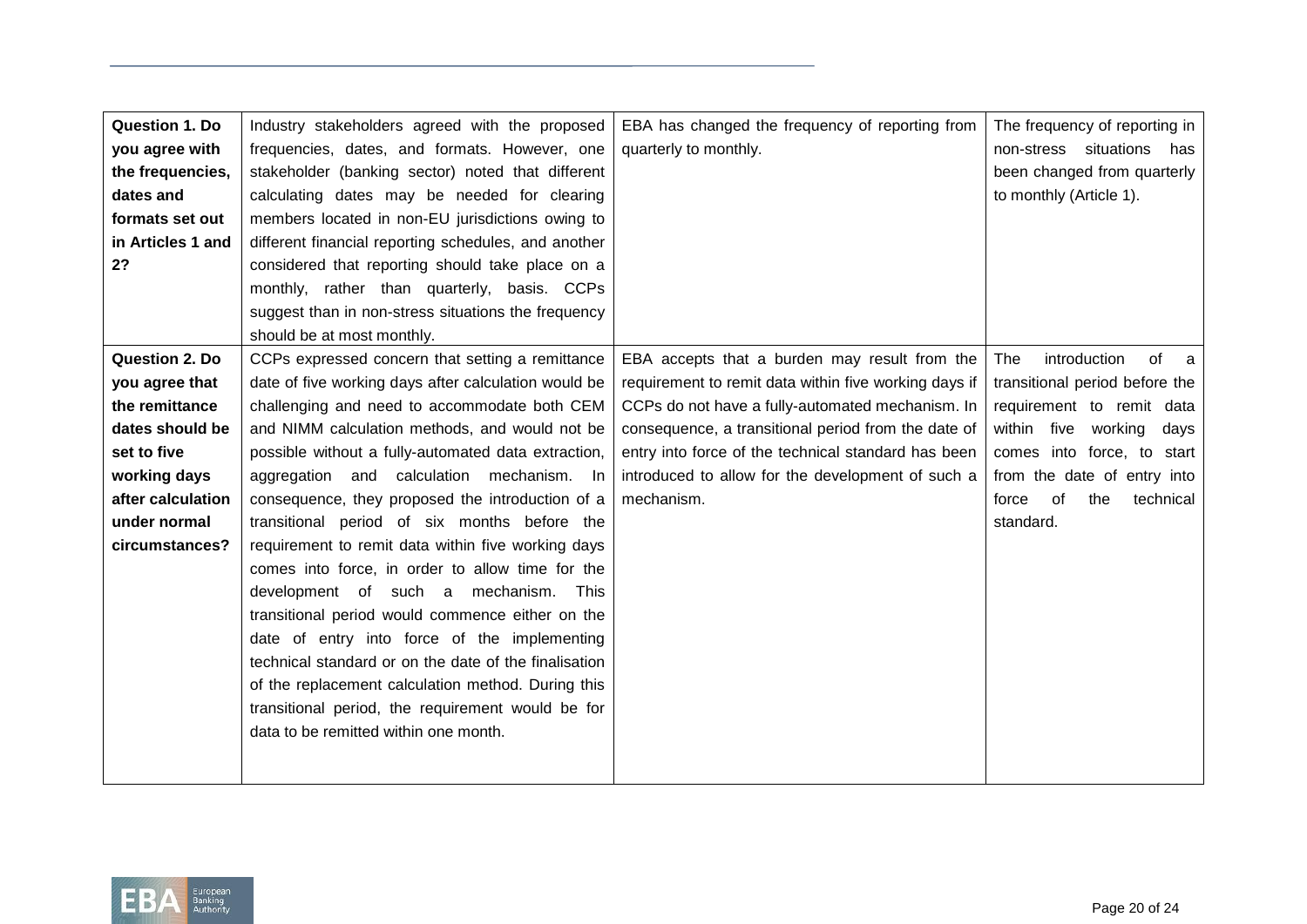|                                   | Another industry stakeholder (banking sector)<br>shared the view that setting a remittance date of<br>five working days would be challenging, and<br>suggested allowing for a slightly longer period. | Unfortunately<br>the<br>reference<br>dates<br>for<br>the<br>calculation of the<br>clearing members'<br>capital<br>requirements cannot be misaligned with the<br>information relating to the hypothetical capital. | For the transitional period<br>the remittance date is set to<br>weeks<br>after<br>the<br>three<br>date. After<br>the<br>reference<br>phase-in<br>period<br>the<br>maximum of one week is<br>kept as in the consultation<br>paper. However, CCPs are<br>invited<br>make<br>to<br>the<br>information available earlier<br>than the five working days. |
|-----------------------------------|-------------------------------------------------------------------------------------------------------------------------------------------------------------------------------------------------------|-------------------------------------------------------------------------------------------------------------------------------------------------------------------------------------------------------------------|-----------------------------------------------------------------------------------------------------------------------------------------------------------------------------------------------------------------------------------------------------------------------------------------------------------------------------------------------------|
| <b>Question 3.</b>                | All industry stakeholders agreed that, outside of                                                                                                                                                     | A monthly reporting frequency would, on the one                                                                                                                                                                   | The<br>standard<br>reporting                                                                                                                                                                                                                                                                                                                        |
| <b>Should the</b>                 | stressed conditions, a monthly calculation of $K_{cc}$ is                                                                                                                                             | hand, meet the need expressed by some industry                                                                                                                                                                    | frequency is set as monthly.                                                                                                                                                                                                                                                                                                                        |
| reporting                         | appropriate, with one (CCP) stating that this should                                                                                                                                                  | stakeholders (banking sector) and, on the other                                                                                                                                                                   |                                                                                                                                                                                                                                                                                                                                                     |
| frequency be                      | be a maximum frequency.                                                                                                                                                                               | hand, the need to accommodate as well as                                                                                                                                                                          |                                                                                                                                                                                                                                                                                                                                                     |
| higher in order                   |                                                                                                                                                                                                       | possible non-EU jurisdictions.                                                                                                                                                                                    |                                                                                                                                                                                                                                                                                                                                                     |
| to allow those                    |                                                                                                                                                                                                       |                                                                                                                                                                                                                   |                                                                                                                                                                                                                                                                                                                                                     |
| clearing                          |                                                                                                                                                                                                       |                                                                                                                                                                                                                   |                                                                                                                                                                                                                                                                                                                                                     |
| members that                      |                                                                                                                                                                                                       |                                                                                                                                                                                                                   |                                                                                                                                                                                                                                                                                                                                                     |
| need to                           |                                                                                                                                                                                                       |                                                                                                                                                                                                                   |                                                                                                                                                                                                                                                                                                                                                     |
| compute their                     |                                                                                                                                                                                                       |                                                                                                                                                                                                                   |                                                                                                                                                                                                                                                                                                                                                     |
| capital                           |                                                                                                                                                                                                       |                                                                                                                                                                                                                   |                                                                                                                                                                                                                                                                                                                                                     |
| requirements                      |                                                                                                                                                                                                       |                                                                                                                                                                                                                   |                                                                                                                                                                                                                                                                                                                                                     |
| more frequently<br>to do so? What |                                                                                                                                                                                                       |                                                                                                                                                                                                                   |                                                                                                                                                                                                                                                                                                                                                     |
| would be the                      |                                                                                                                                                                                                       |                                                                                                                                                                                                                   |                                                                                                                                                                                                                                                                                                                                                     |
| proper                            |                                                                                                                                                                                                       |                                                                                                                                                                                                                   |                                                                                                                                                                                                                                                                                                                                                     |
| frequency and                     |                                                                                                                                                                                                       |                                                                                                                                                                                                                   |                                                                                                                                                                                                                                                                                                                                                     |
| appropriate                       |                                                                                                                                                                                                       |                                                                                                                                                                                                                   |                                                                                                                                                                                                                                                                                                                                                     |

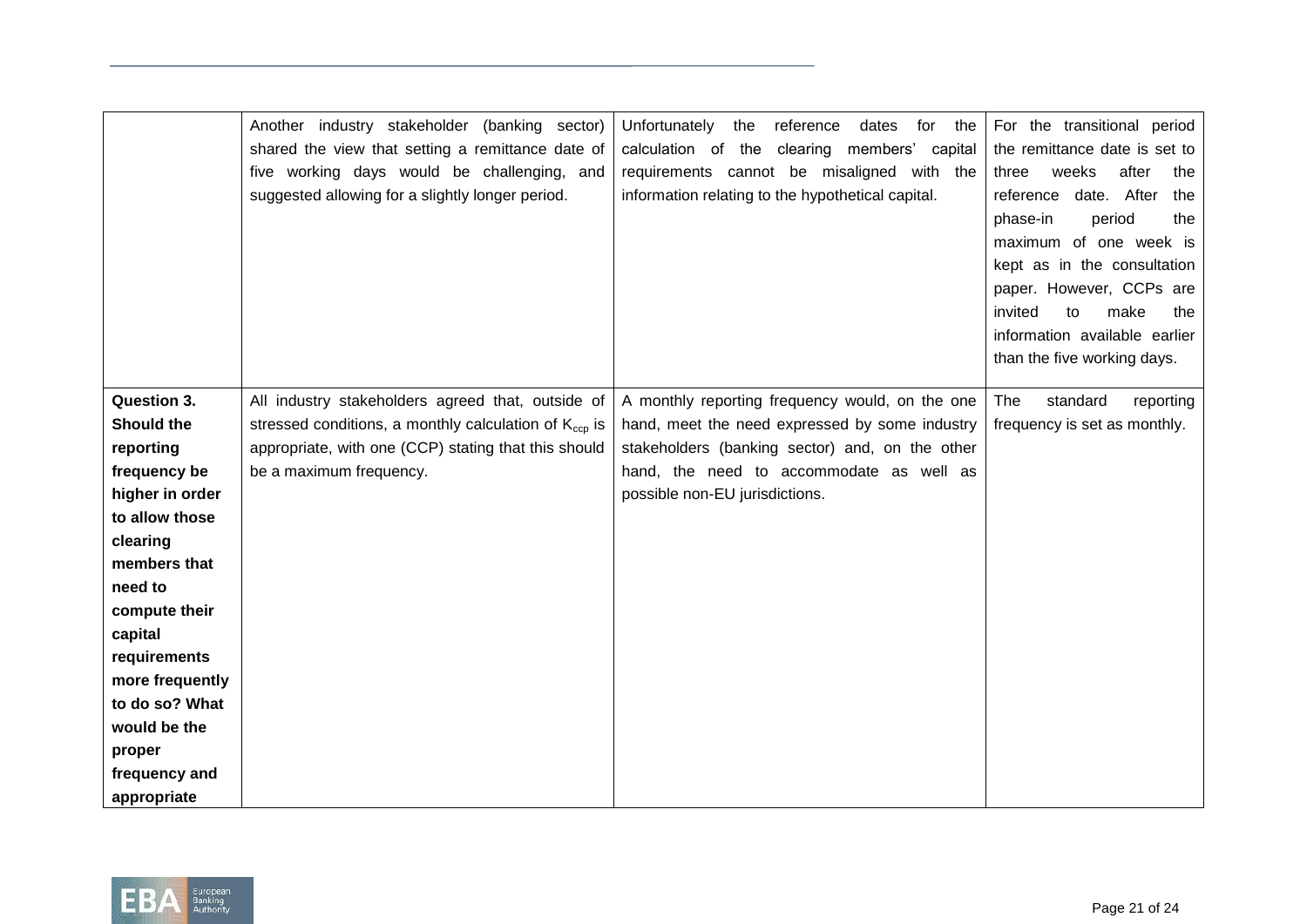| remittance            |                                                       |                                                     |                                 |
|-----------------------|-------------------------------------------------------|-----------------------------------------------------|---------------------------------|
| dates?                |                                                       |                                                     |                                 |
| <b>Question 4. Do</b> | All industry stakeholders agreed with the proposed    | EBA has introduced a transitional period from the   | of<br>introduction<br>The<br>a  |
| you agree with        | conditions.                                           | date of entry into force of the technical standard, | transitional period from the    |
| the conditions        |                                                       | during which Article 3 does not apply.              | date of entry into force of the |
| set in Article 3?     |                                                       |                                                     | technical standard, during      |
| Would you add         |                                                       |                                                     | which Article 3<br>does not     |
| or change any         |                                                       |                                                     | apply.                          |
| of the                |                                                       |                                                     |                                 |
| conditions set        |                                                       |                                                     |                                 |
| in this Article?      |                                                       |                                                     |                                 |
| Question 5. Do        | Only one industry stakeholder responded explicitly    | All stakeholders agreed with the proposed text.     | Confirmed in the Final Draft    |
| you agree with        | to this question. It agreed with the choice of a      |                                                     | RTS.                            |
| the choice of         | stand-alone notification.                             |                                                     |                                 |
| the standalone        |                                                       |                                                     |                                 |
| notification as       |                                                       |                                                     |                                 |
| preferred             |                                                       |                                                     |                                 |
| option?               |                                                       |                                                     |                                 |
| <b>Question 6. Do</b> | Only one industry stakeholder responded to this       | EBA accepts that there may be a need for CCPs to    | Addressed<br>the<br>in<br>Cost- |
| you agree with        | question. In common with its response to question     | establish a fully-automated data extraction,        | Benefit analysis.               |
| the assessment        | 2, it noted that meeting the requirement to report    | aggregation and calculation mechanism, and has      |                                 |
| of non-               | data within five working days of calculation, and the | introduced a transitional period to take this into  |                                 |
| materiality of        | need to accommodate both CEM and NIMM                 | account.                                            |                                 |
| costs arising,        | calculation methods, would not be possible without    |                                                     |                                 |
| for clearing          | a fully-automated data extraction, aggregation and    |                                                     |                                 |
| members,              | calculation mechanism. This would represent a         |                                                     |                                 |
| supervisors and       | significant one-off investment. However, once such    |                                                     |                                 |
| CCPs, from the        | a mechanism has been put in place the ongoing         |                                                     |                                 |
| calculation and       | costs are expected to be minimal.                     |                                                     |                                 |

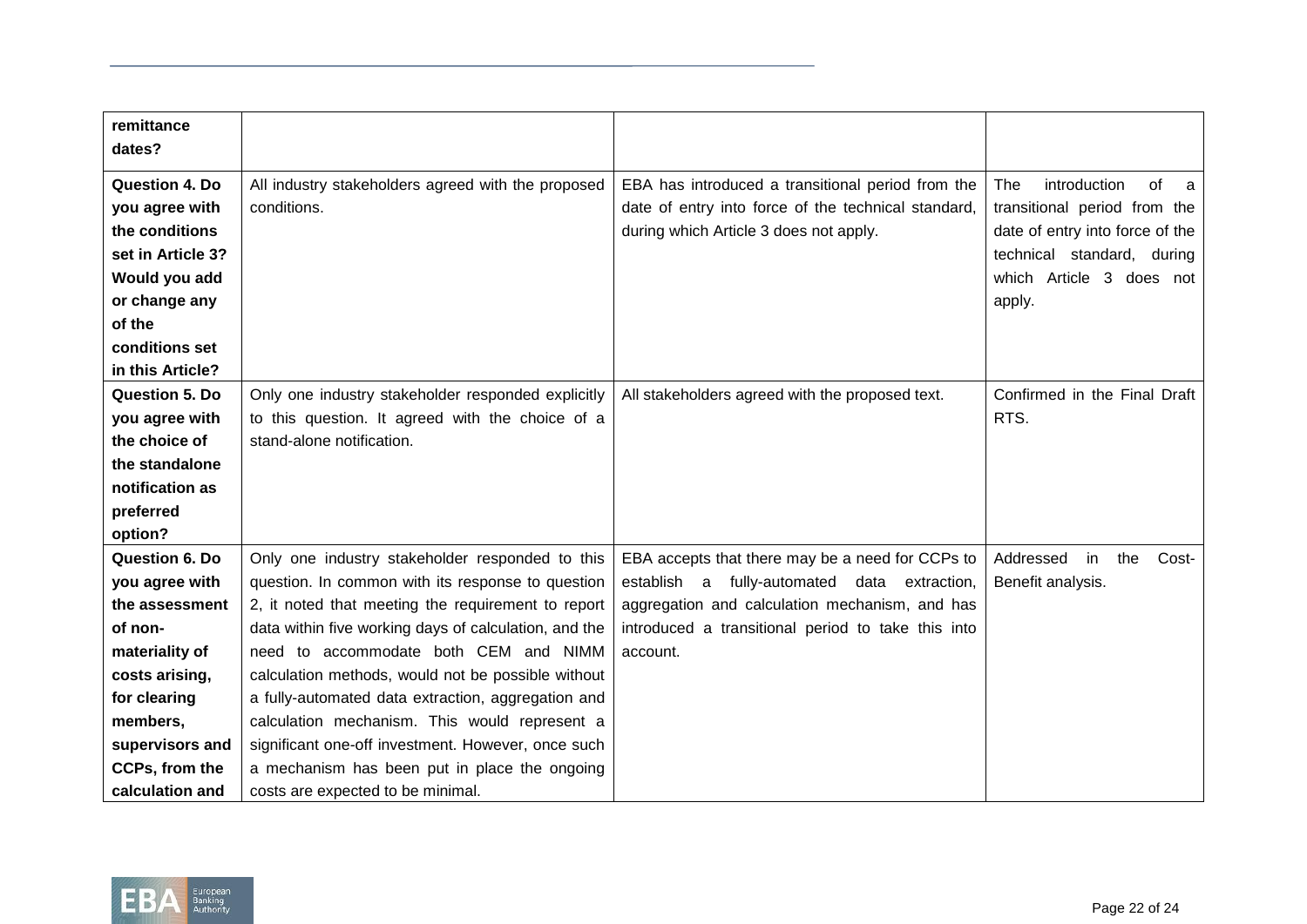| notification       |                                                       |                                                    |                                 |
|--------------------|-------------------------------------------------------|----------------------------------------------------|---------------------------------|
| requirements       |                                                       |                                                    |                                 |
| set out in         |                                                       |                                                    |                                 |
| Article 299 of     |                                                       |                                                    |                                 |
| the CRR? If not,   |                                                       |                                                    |                                 |
| could you          |                                                       |                                                    |                                 |
| provide an         |                                                       |                                                    |                                 |
| estimate of the    |                                                       |                                                    |                                 |
| relative           |                                                       |                                                    |                                 |
| increase in        |                                                       |                                                    |                                 |
| operational        |                                                       |                                                    |                                 |
| costs resulting    |                                                       |                                                    |                                 |
| from the           |                                                       |                                                    |                                 |
| requirements?      |                                                       |                                                    |                                 |
| (Please specify    |                                                       |                                                    |                                 |
| whether costs      |                                                       |                                                    |                                 |
| are one-off or     |                                                       |                                                    |                                 |
| ongoing, and       |                                                       |                                                    |                                 |
| which              |                                                       |                                                    |                                 |
| requirements       |                                                       |                                                    |                                 |
| mostly drives      |                                                       |                                                    |                                 |
| these costs.)      |                                                       |                                                    |                                 |
| <b>Question 7.</b> | Only one industry stakeholder responded to this       | EBA accepts that there may be a need for CCPs to   | Addressed<br>the<br>Cost-<br>in |
| Could you          | question. The response noted that, until a fully-     | establish a fully-automated data extraction,       | Benefit analysis.               |
| estimate the       | automated mechanism is put in place and it is         | aggregation and calculation mechanism, and has     |                                 |
| relative           | necessary to accommodate only one calculation         | introduced a transitional period to take this into |                                 |
| increase in        | method, the cost of switching from quarterly to daily | account.                                           |                                 |
| operational        | reporting would be substantial. However, once both    |                                                    |                                 |
| costs resulting    | of these conditions are met, the increase in          |                                                    |                                 |